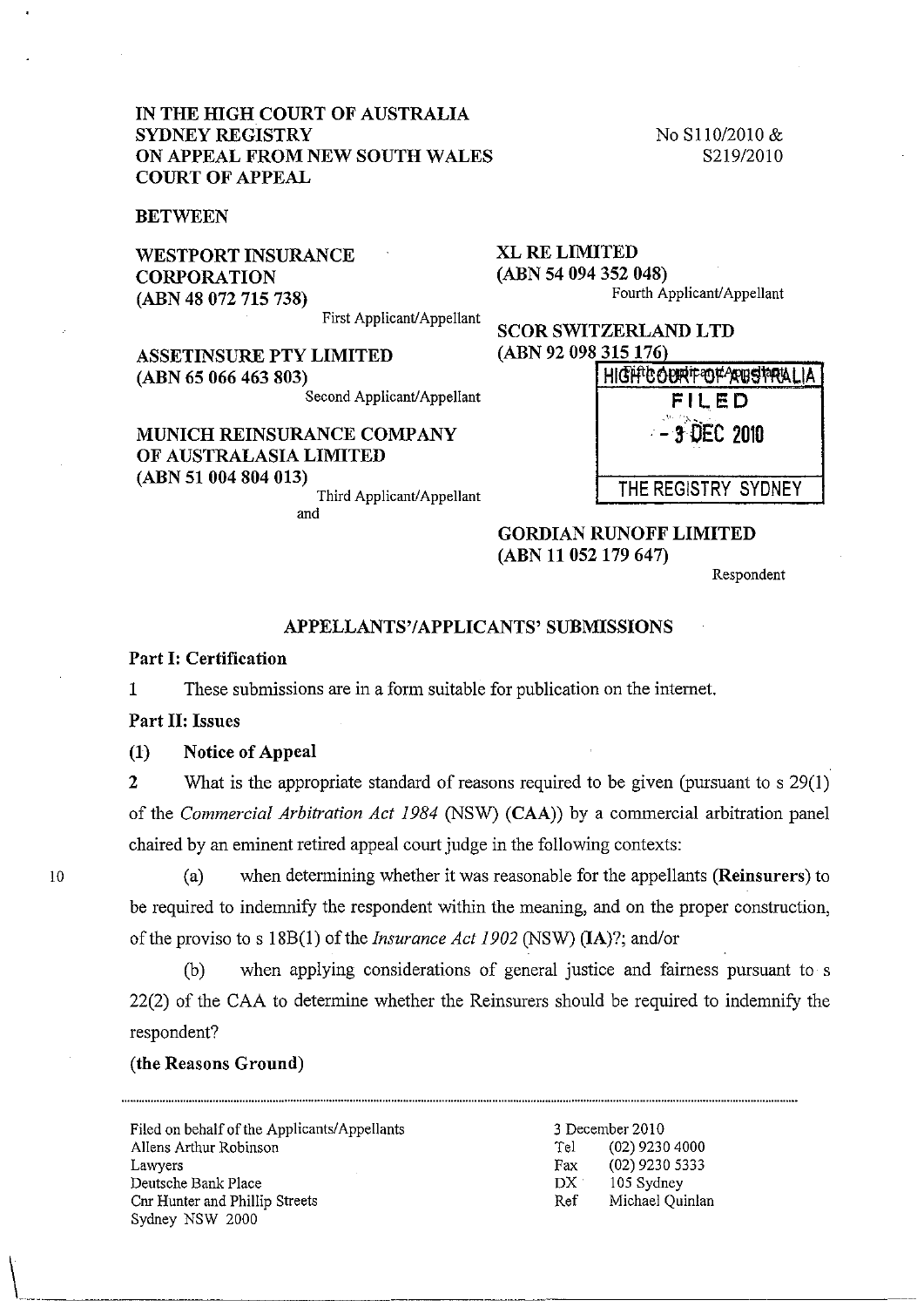# (2) Grounds of Special Leave Application Referred to the Full Court

3 Does s 18B(I)(a) of the lA apply to terms of reinsurance treaties that identify which underlying insurance contracts written by the respondent are covered by the treaties? (the Section 18B Ground)<sup> $I$ </sup>

4 Did the error of the arbitrators in failing to conclude that the respondent's loss was caused by entering into a D&O policy with a 7 year reporting period involve an error of law within the scope of s  $38(5)(b)$  of the CAA capable of correction by the courts below? (the Causation  $Ground<sup>2</sup>$ 

# (3) Notice of Contention

5 In relation to the Causation Ground, was there a manifest error of law on the face of the award (within the scope of s  $38(5)(b)(i)$  of the CAA)?<sup>3</sup>

6 In relation to the Section 18B and Causation Grounds, were there errors of law on the face of the award the determination of which may add, or may be likely to add, substantially to the certainty of commercial law (within the scope of s  $38(5)(b)(ii)$  of the CAA)?<sup>4</sup>

Was the respondent's loss not caused by entering into a D&O policy with a 7 year reporting period, but caused by the underlying policy covering claims made both within 3 years and up to 7 years from its inception?<sup>5</sup>

8 In order for the respondent to raise additional grounds to uphold the award, it is necessary for the respondent to meet the requirements for leave under s 38 of the CAA in 20 relation to the additional grounds? $6<sup>6</sup>$ 

> 9 Are grounds set out in [10]-[13] below questions of law which satisfy the criteria for leave under s  $38(5)$  of the CAA?<sup>7</sup>

> 10 Should the arbitrators have found that the FAI D&O Run-off policy was within the respondent's established acceptance and underwriting policy?<sup>8</sup>

> 11 Should the arbitrators not have found that the reinsurance treaties only applied to D&O policies with 3 year reporting periods?<sup>9</sup>

> 12 Should the arbitrators have found that the limitations of cover applied to D&O policies with operation periods of less than 3 years but with extended reporting periods?<sup>10</sup>

10

 $\setminus$ 

<sup>&</sup>lt;sup>1</sup> Ground 5 Amended Special Leave Application (AB5:2022); Para  $3(a)$  Order dated 3 September 2010  $(AB5:2244)$ 

Ground 6 Amended Special Leave Application (AB5:2022); Para 3(b) Order dated 3 September 20 I 0  $(AB5:2244)$ 

Ground I Notice of Contention (AB5:2254)

<sup>&</sup>lt;sup>4</sup> Ground 2 Notice of Contention (AB5:2254)

<sup>5</sup> Grounds 3 and 4 Notice of Contention (AB5:2254)

<sup>&</sup>lt;sup>6</sup> Ground 5 Notice of Contention (AB5:2255)

Ground 6 Notice of Contention (AB5:2255)

<sup>8</sup> Ground 7 Notice of Contention (AB5:2255)

<sup>&</sup>lt;sup>9</sup> Ground 8 Notice of Contention (AB5:2255)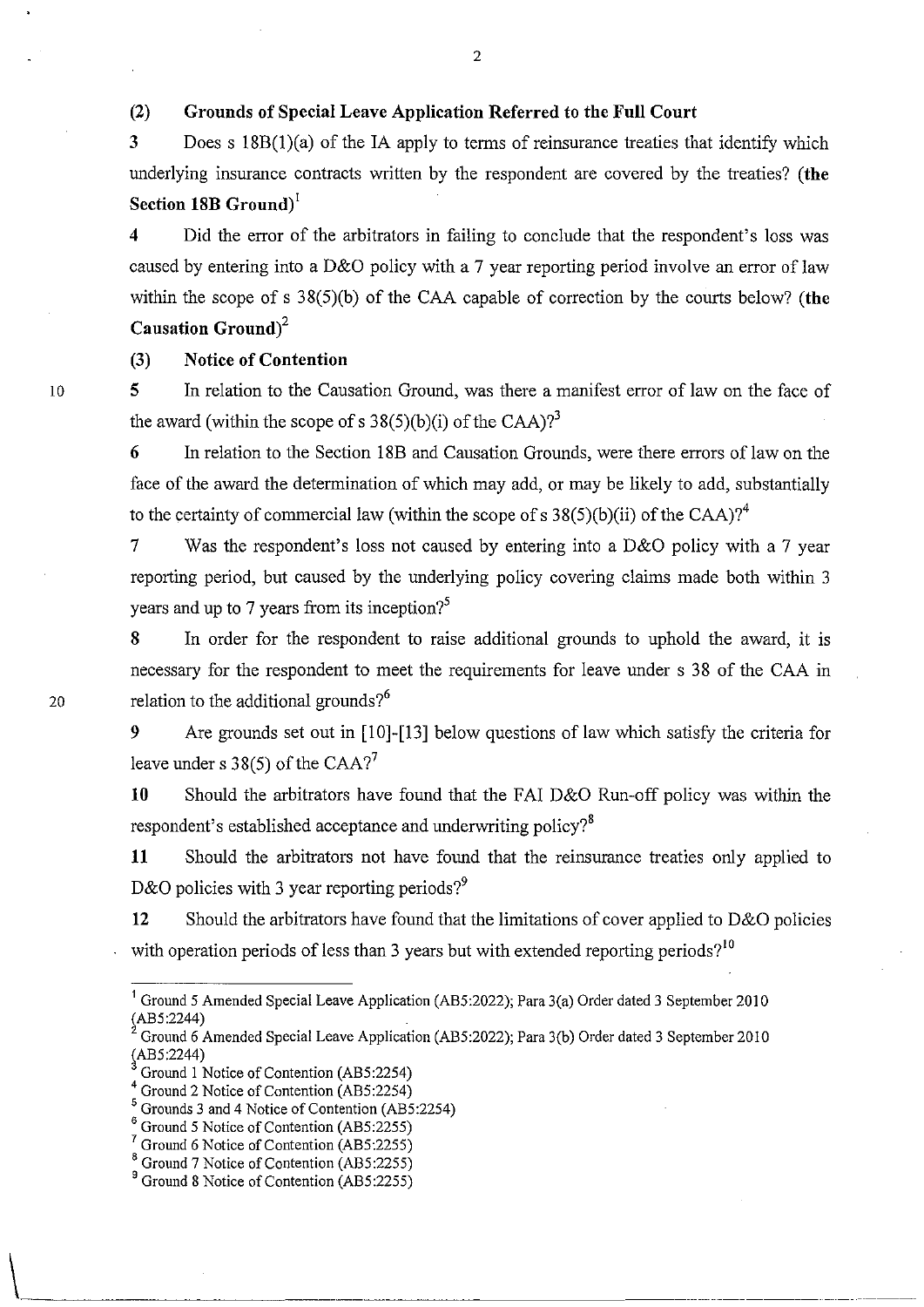13 Should the arbitrators have found that there were material differences between the different reinsurance treaties the subject of the dispute?<sup>11</sup>

14 Should the CA have held that the appeal against the award should have been dismissed in any event by reason of the matters in  $[10]-[13]$  above?<sup>12</sup>

# Part III: Section 78B of the *Judiciary Act 1903*

15 Consideration has been given to the question whether notice pursuant to s 78B of the *Judiciary Act 1903* (Cth) should be given with the conclusion that this is not necessary.

# Part IV: Citations

16 The New South Wales Court of Appeal (CA) judgment is reported at (2010) 267 ALR 10 74; [2010] NSWCA 57. The primary judgment is not reported (the internet citation is [2009] NSWSC245).

# Part V: Facts

17 The dispute that was the subject of the award dated  $10<sup>th</sup>$  October 2008 by F Hoffman, G E Fitzgerald AO QC and I Brown concerned an indemnity claimed under three excess of loss reinsurance treaties. The treaties covered certain professional indemnity and directors and officers (" $D&O$ ") insurance contracts underwritten by the respondent and attaching in the period 1<sup>st</sup> January 1999 to 31<sup>st</sup> March 2000 (later extended to 30 June 2000). The main factual issue was whether the treaties covered a D&O run-off policy issued to FAI Insurance Limited ("FAI D&O Run-Off Policy").

# 20 18 The respondent had a 60% share of FAI's D&O cover at the time of the acquisition of FAI by HIH Winterthur International Holdings Limited (first announced on 23<sup>rd</sup> September

1998 but not completed until mid-1999). F AI wished to have run-off D&O cover after the completion of the acquisition.

19 On 23<sup>rd</sup> December 1998, the respondent agreed to accept a 60% share of the FAI D&O Run-Off Policy which provided cover in respect of any claims that may arise in the seven year period after the effective date in respect of wrongful acts by the former directors and officers ofFAl prior to that date (the seven year reporting period). The effective date of the policy was subsequently agreed to be  $31<sup>st</sup>$  May 1999.

20 The treaties were entered into between December 1998 and March 2000. The \$10 30 million in excess of\$10 million layer was agreed in December 1998. The \$5 million in excess of \$5 million layer and the \$3 million in excess of \$2 million layer were negotiated between late June 1999 and  $1<sup>st</sup>$  March 2000. The Reinsurers first became aware of the FAI D&O Run-

1 ... \_ .. \_\_\_\_\_\_\_\_\_\_\_\_\_ \_

<sup>&</sup>lt;sup>10</sup> Ground 9 Notice of Contention (AB5:2255)

 $\frac{11}{10}$  Ground 10 Notice of Contention (AB5:2255)

<sup>&</sup>lt;sup>12</sup> Grounds 11 and 12 Notice of Contention (AB5:2255-2256)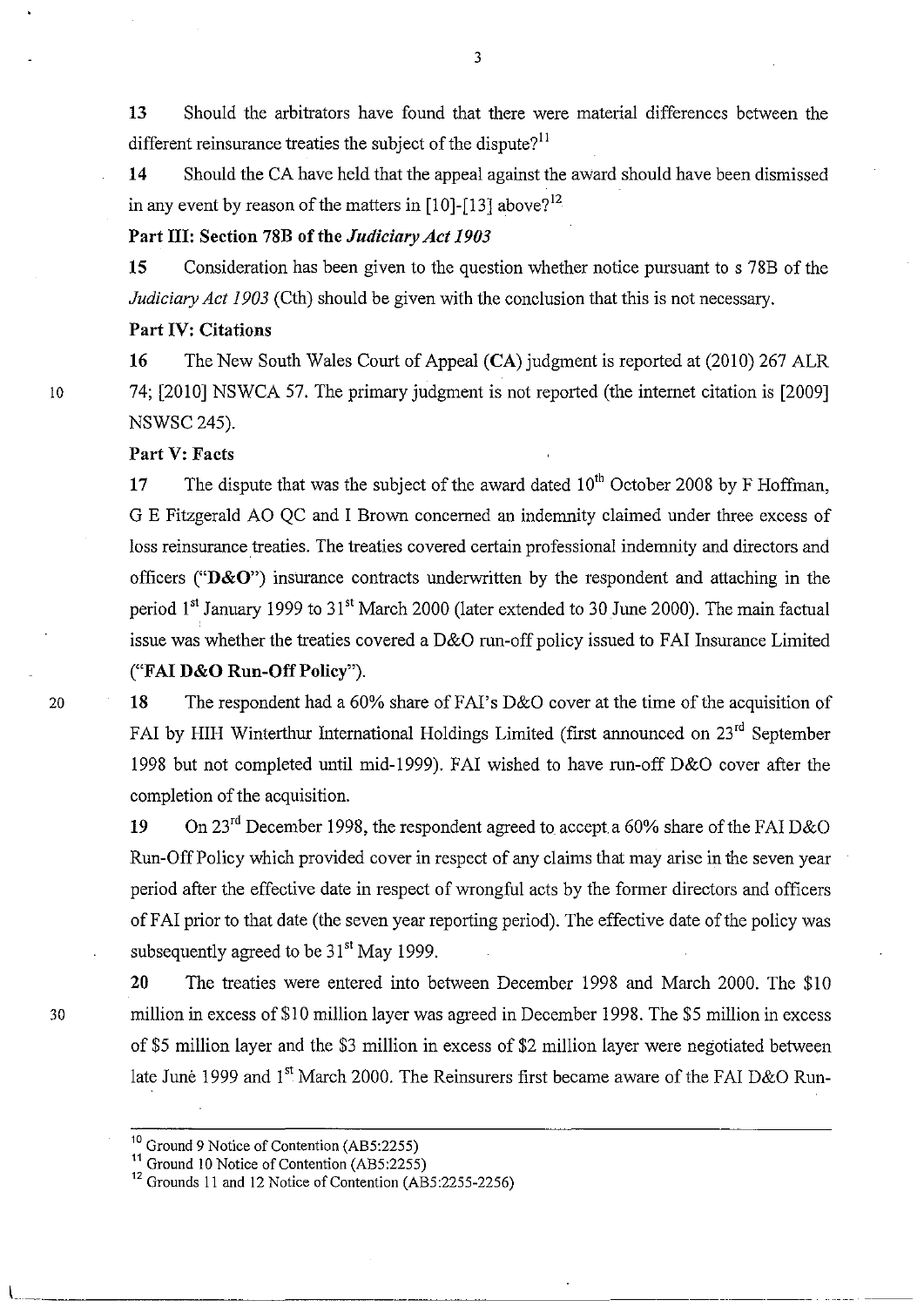Off Policy when they were notified of circumstances that may give rise to a claim under the treaties shortly after 23rd February 2001.

**21** The central factual controversy in the arbitration was as to the terms of the reinsurance treaties. The arbitrators made the following findings:

a) the reinsurance treaties only covered D&O policies which had up to three year reporting periods and found that the reinsurance treaties did not cover the FAI D&O Run-Off policy {award [81],  $AB1:14$ };

b) the respondent could have sought a special acceptance from the Reinsurers with respect to the FAI D&O Run-off policy but did not {award  $[84]$ - $[85]$ , AB1:15-16};

c) the same employee of the respondent was negotiating the FAI D&O Run-off policy and the reinsurance coverage at the same time  $\{award [21], AB1:5\};$ 

d) the evidence suggested that the applicants would not have agreed to cover the FAI D&O Run-off policy if asked {award [85], AB1:15-16}; and

e) the arbitrators were not persuaded that the FAI D&O Run-off policy was within the respondent's own underwriting policy {award [79], AB1:14}.

**22** The respondent contended that ss 18 and 18B(1) of the lA allowed the respondent to claim an indemnity under the treaties, despite the findings sunnnarised at [21(a)-(e)]. The arbitrators found that s 18B applied to the respondent's liability for the claims brought against the former directors of FAI within a three year period from  $31<sup>st</sup>$  May 1999. The arbitrators 20 declared that, subject to the monetary limits under the treaties, the respondent was entitled to an indemnity in respect of its liability for those claims.

> **23** The primary judge granted leave to appeal from the award under s 38(5) of the CAA only on the question of whether there was error in relation to the application of s l8B(I). Having concluded that sec 18B(1) did not apply to terms of the treaties that defined the scope of the reinsurance, the primary judge set aside the award.

> 24 The respondent applied to the CA for leave to appeal and the Reinsurers applied for leave to cross-appeal in relation to the refusal of the primary judge to permit the Reinsurers to contend that s l8B(1) of the lA does not apply to reinsurance contracts. The CA granted the respondent leave to appeal, allowed the appeal and dismissed the cross-appeal.

# 30 **Part VI: Argument**

10

**25** The Reinsurers' submissions in relation to the Section 18B Ground and the Causation Ground (which are questions referred to the Full Court in relation to the grant of special leave) will be addressed first because they provide the essential background to the Reasons Ground which is principally concerned with the operation of the proviso to s 18B(l). The proviso to s 18B(1) is a statutory safeguard designed to ensure that the fact a contractual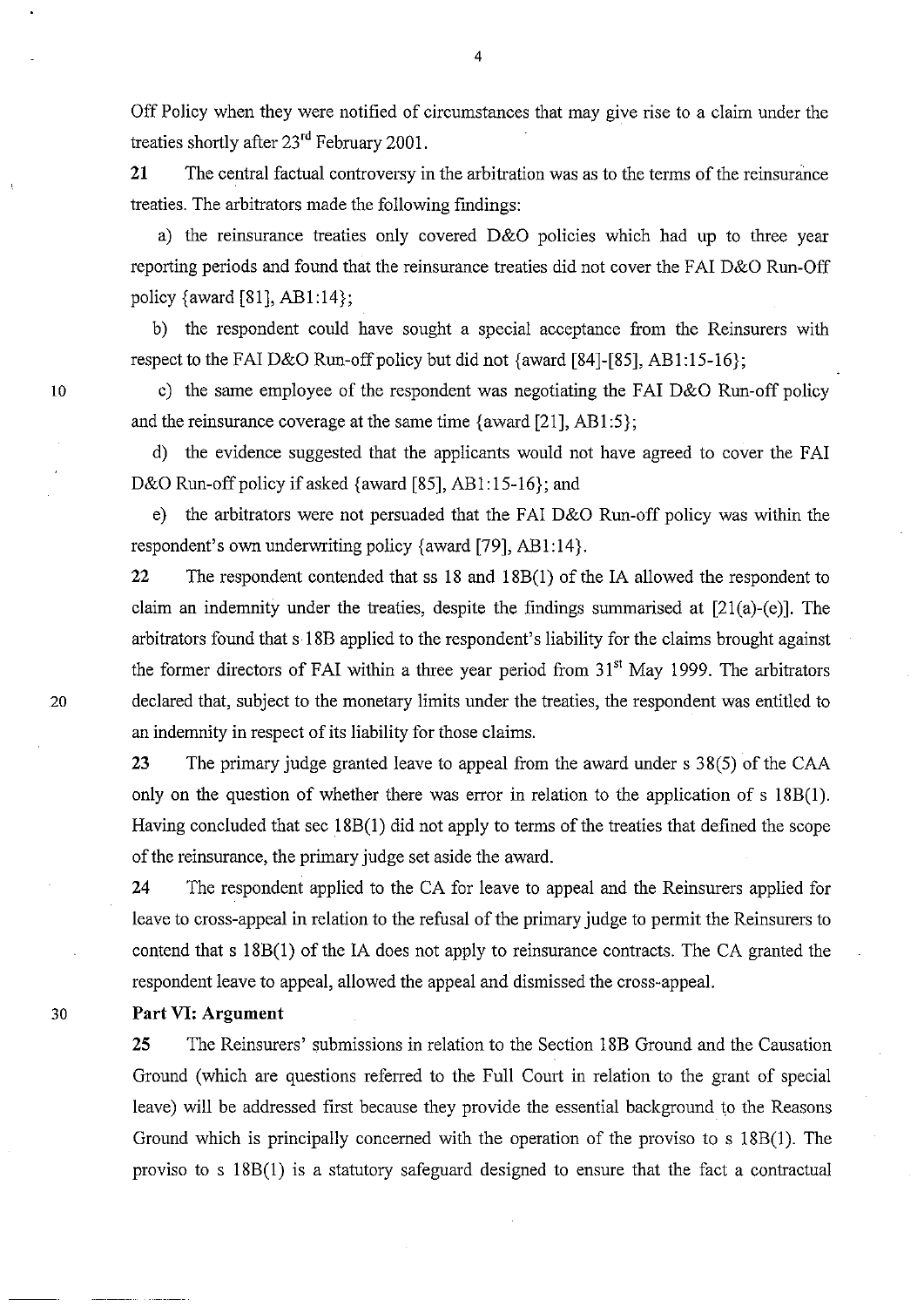provision falls within the literal terms of s 18B will not, of itself, disentitle reliance on the term by (re )insurers. It requires an examination of "all the circumstances" to determine whether it is reasonable for the (re)insurer to be bound to indemnify the (re)insured.

**26** The Reinsurers' central propositions are (1) s 18B(1) has no relevant application to the terms of reinsurance treaties that identify which underlying insurance contracts are covered by the terms of the reinsurance treaties; and (2) even if s 18B(1) potentially applies, on the arbitrators' approach, the correct conclusion in relation to the causation test under s 18B meant that the section did not apply (because the issue of the FAI D&O Run-off Policy caused the respondent's loss). (The second proposition only arises on the arbitrators' 10 approach that the respondent's "loss" was its liability under the FAI D&O Run-off Policy.)

**27** It is only if these propositions are not accepted that the proviso to s 18B(I) comes into play. The legislative materials reveal that the NSW Parliament intended s 18B to regulate reliance by insurers on particular provisions in consumer insurance contracts, but do not suggest any concern about perceived abuses by reinsurers. The potential application of s 18B(I) to provisions in reinsurance treaties only arises because the reference to "insurance" in Part 6 of the lA has been interpreted to include "reinsurance" *(HIH Casualty* & *General Insurance* v *RJ Wallace* (2006) 68 NSWLR 603 at 615 [26] - a case about s 19 which was introduced into the IA by an earlier amendment in  $1974^{13}$ ). The proviso to s 18B has a particularly important role to play when the question is the application of the section to a 20 provision in a reinsurance contract. Careful consideration (having regard to the objects of the legislation and the proviso) should have been given to all the circumstances before any determination that s 18B operated to prevent the Reinsurers from enforcing the reinsurance treaties according to their terms (as found by the arbitrators).

**28** In fact, the arbitrators simply stated that they were "comfortably satisfied" that it was reasonable for the Reinsurers to indemnify the respondents without giving any, or any adequate, reasons for that conclusion. No chain of reasoning was exposed, no consideration was given to the object of the legislation and the proviso and no explanation was given as to how the conclusion could stand in the face of the findings of the arbitrators summarised at  $\cdot$ [21(a)-(e)] above. The Reasons Ground of the appeal can only be properly considered in the 30 context of the s 18B and Causation Grounds. It is not an abstract question about the nature of quasi-judicial decision-making divorced from the circumstances of this case.

<sup>&</sup>lt;sup>13</sup> Commercial Transactions (Miscellaneous Provisions) Act 1974 (NSW). The introduction of s 19 was not prompted by a Law Commission report and there was no discussion in the legislative materials as to the intended ambit of s 19. See also *AssetInsure* v *New Cap Reinsurance* (2006) 225 CLR 331 at 361 [86], 343 [28] where "insurance" in s 562A of the *Corporations Act 2001* (Cth) was held to include "reinsurance" after an analysis of the Harmer Report and explanatory memorandum to the *Corporate Law Reform Act* 1992 (Cth).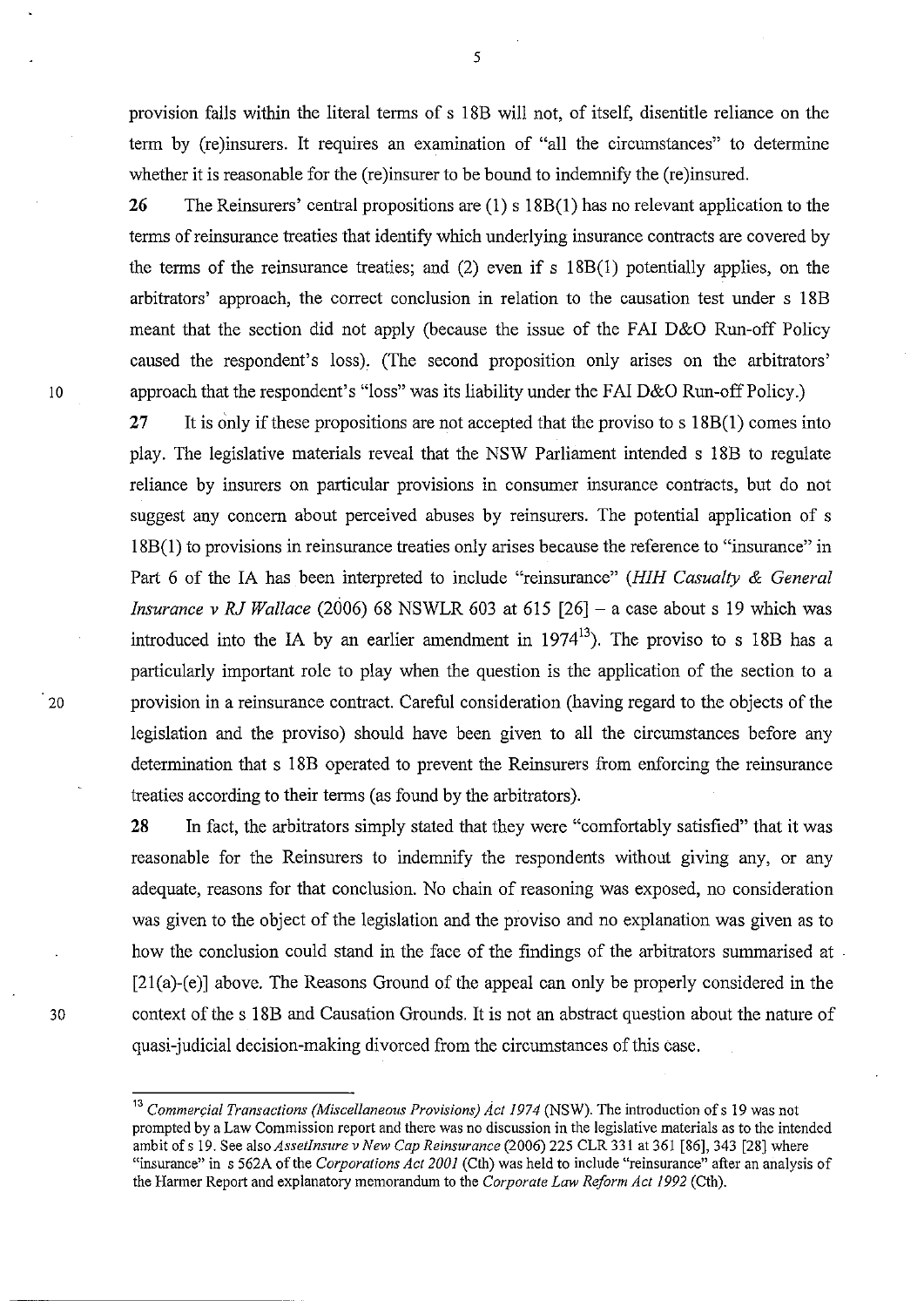# (1) The Section 18B Ground

## Legislative Context

30 Section 18B was introduced into the lA in 1983 following a NSW Law Reform Commission (Report No 34 (1983» (LRC Report) which was principally concerned with problems in insurance law relating to non-disclosure and misrepresentation, but also addressed the use of basis of contract clauses by insurers. The use of such clauses was perceived to be a technique adopted by insurers to overcome difficulties in relying on a nondisclosure or misrepresentation to repudiate liability under an insurance contract {[2.l0], [3.9], [4.6] and [7.4] LRC Report}.

31 Basis of contract clauses typically provide that a proponent for insurance warrants the truth of answers to questions in a proposal form and/or deem the truth of those answers to be a condition precedent to the liability of the insurer – regardless of whether the answer is material to the subsequent loss giving rise to a claim on the policy ([2.10] LRC Report).

32 The LRC Report recommended the introduction of an amendment to the lA based on s 138 of the *Consumer Credit Act* 1981 (NSW) {[4.5] LRC Report}. In addition to considering basis of contract clauses, the LRC Report addressed the use of exclusion clauses where there was no causal nexus between the loss and the exclusion clause {[7.33] LRC Report}.

33 There is no doubt that the NSW Parliament intended s 18B to address perceived abuses by insurers in relying on particular provisions in consumer insurance contracts. It is 20 unsurprising that there is nothing in the statutory background to suggest that the NSW Parliament was concerned with perceived abuses in relation to reinsurance contracts because reinsurance is transacted between professionals in the insurance and reinsurance markets.

34 The LRC Report accepted that the drafting of s 18B "could be improved" but chose to add the proviso as a safeguard rather than alter the drafting of the section (because it mirrored s 138 of the *Consumer Credit Act)* {[7.33] LRC Report}. The proviso was specifically intended to cater for situations where there was no causal nexus between the loss and an exclusion clause, but it is still reasonable for the insurer to rely on the exclusion. The specific example given in the LRC Report was a motor vehicle policy which excluded a claim where.a driver is unlicensed or disqualified even though the accident was the fault of another driver. It 30 was accepted that it might stili be reasonable on policy grounds for the insurer to rely on the exclusion {see also the second reading speech (Hansard *132S)}.* 

## Section 18B(1)

35 Section 18B(I) regulates provisions which define the circumstances in which the (re)insurer is bound to indemnify so as to exclude or limit its liability "on the happening of particular events or on the existence of particular circumstances." The natural reading of the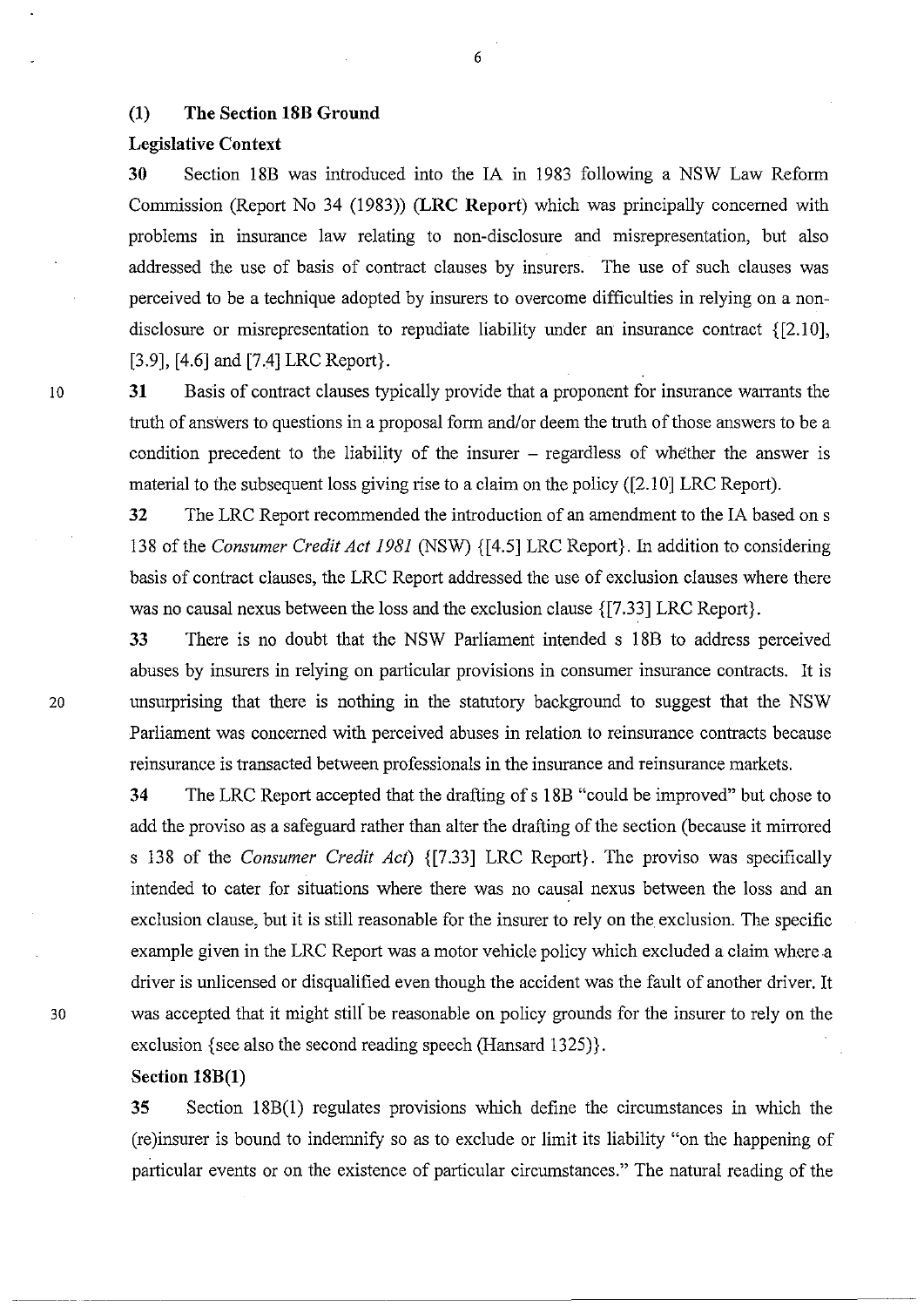section is that it is intended to regulate provisions that operate by reason of events that occur after the entry into an otherwise binding and enforceable contract. This flows from the use of the futurity of the phrase "on the happening" in s  $18B(1)(a)$  and the reference in s  $18B(1)(b)$ to the "happening of those events or the existence of those circumstances" being of a kind which the insurer considers "likely to increase the risk of loss occurring."

36 It is also legitimate to have regard to s ISA (introduced at the same time as s ISB) which regulated the rights of insurers flowing from the non-disclosure of circumstances known to the insured at the time of entry into the insurance contract. This is consistent with the construction of s ISB as being only intended to regulate provisions which exclude or limit 10 an insurer's obligation to pay a claim because of some conduct of the insured after the contract was entered into or because of an event or circumstance (being a feature of the claim) that arose after entry into the contract. The legislative context summarised above at [30]-[34] is entirely consistent with this construction.

> 37 It follows that not all provisions which, in a literal sense, limit or exclude the liability of a (re)insurer are regulated by s  $18B(1)$ . This was accepted by the CA at [167], [252], AB4:1977, AB5:2001.

38 It cannot be doubted that s 18B(l) does not apply to provisions defining the financial or temporal scope of the cover or the type of insurance provided (such as professional indemnity or public liability), or terms which make the insurance conditional on the 20 availability of reinsurance {all examples given by the CA at  $[252]$ , AB5:2001}. Terms of this type "limit" the liability of the insurer in a literal sense and might even be said, in a literal sense, to impose a limitation arising because of the happening of an event (eg the claim arising outside the temporal scope of the cover or the failure to obtain reinsurance) or the existence of a circumstance (a loss exceeding the limit of indemnity). However, these provisions are not regulated by s ISB because the limiting feature of the provision is not connected with some post-contractual conduct of the insured or a factual attribute relating to the claim which arises after entry into the insurance policy.

39 The text of s ISB (and the legislative context) also makes it clear that the section.can only have potential application to provisions directed to "events" or "circumstances" which 30 are capable of having a relevant (for the purposes of the section) causal nexus with the "loss" giving rise to the claim. Thus, to use the example in the LRC Report, whether a driver of a vehicle is licensed may (or may not depending on the circumstances) have a causal nexus with circumstances giving rise to an insurance claim. By contrast, a financial limit in an insurance policy can never involve a relevant (for the purposes of s ISB) causal nexus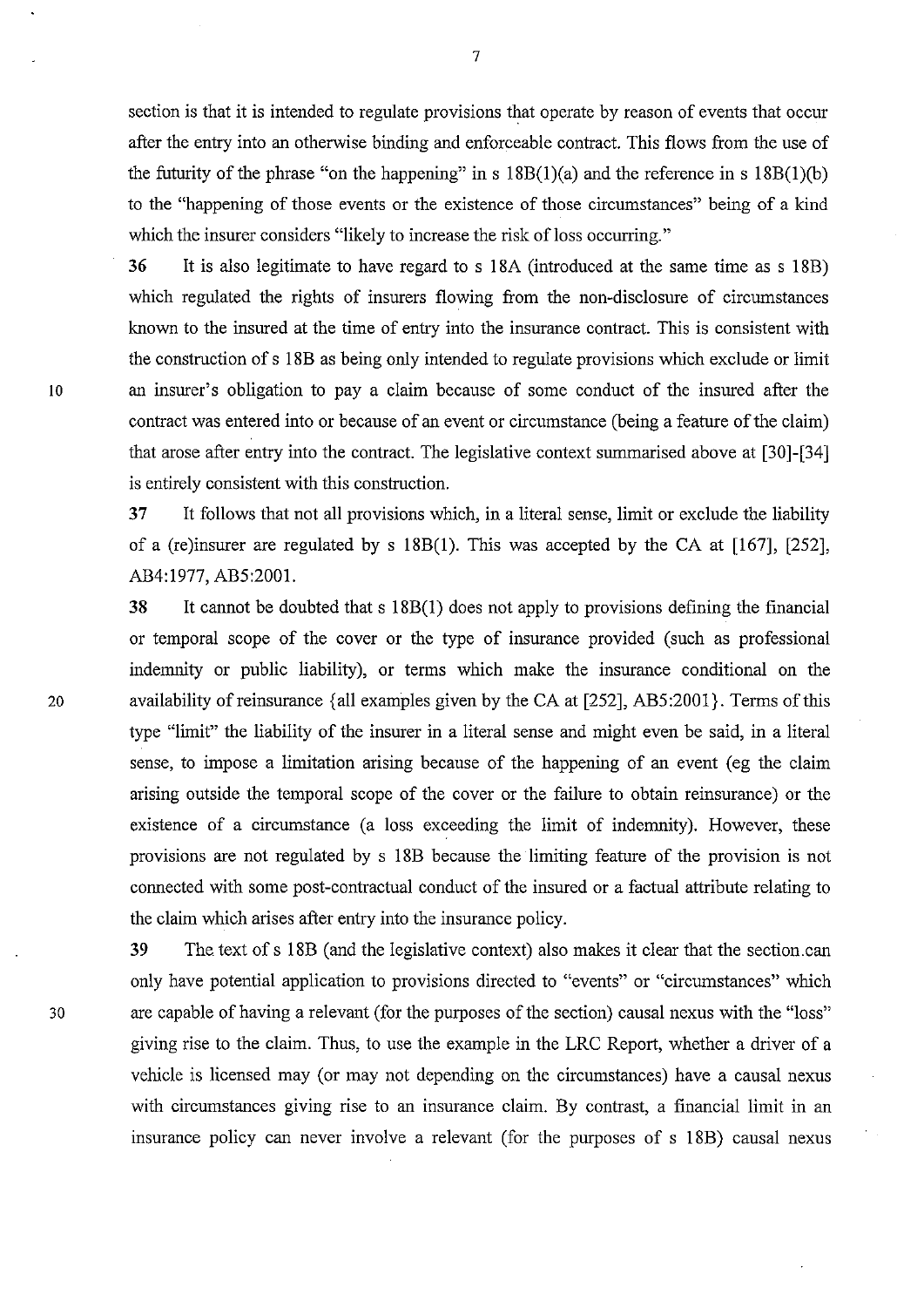between the "loss" and the "event" or "circumstance." The limitation is simply a cap on the insurer's financial exposure unrelated to the circumstances of the loss.

**40** It is equally apparent from the text of s 18B that it does not give an insured an entitlement to claim under a policy where the characteristics of the loss do not give rise to a prima facie entitlement to an indemnity. For instance, if, under a policy indemnifying a company for theft by an employee occurring during the period of the cover, a theft occurred after the end of the cover as the culmination of conduct by the employee in the policy period, s 18B would not operate to give the insured a right to an indemnity. That is because the loss within the policy period is a factual attribute or feature which is a necessary part of a prima 10 facie entitlement to an indemnity under the policy (from which there may be derogation by other terms and conditions of the policy).

**41** This type of factual attribute or feature (as a necessary part of a claim) has been described by this Court, in the context of s 54 of the *Insurance Contracts Act 1984* (Cth), as a restriction or limitation "inherent in [the] claim" *(FAI Insurance v Australian Hospital Care*  (1997) 204 CLR 652 at 659 [41]). It was for this reason that, in relation to claims made policies, s 54 is not engaged if a demand had not been made at all in the policy period of a claims made policy *(FAI* at 660 [44]) but is engaged if a demand was made in the policy period but not notified by the insured (at 660 [46]). Section 54 could relieve the insured of the consequences of its failure to notify the demand, but had no application to the situation where 20 a demand had not been made. The making of the demand within the policy period was a necessary attribute of a claim before the policy had any prima facie application at all.

> **42** The primary issue of statutory construction that arises in this case, therefore, is whether a stipulation in a reinsurance treaty (that only D&O policies with reporting periods of less than 3 years are covered) is a provision that has the attributes that render it apt to be regulated by s 18B(1) at all. It is a question which must be addressed in the specific context of treaty reinsurance.

## **Treaty Reinsurance**

**43** The essential relevant feature of treaty reinsurance is that a treaty is a contract for reinsurance by which the reinsurer and reinsured agree that insurance contracts having agreed 30 characteristics will be automatically ceded to the treaty (see Edelman et ai, *The Law of Reinsurance,* Oxford University Press at [1.33], *Tariff Reinsurances v Commissioner of Taxes*  (1938) 59 CLR 194 at 215).

> **44** A contract of reinsurance is formed when the reinsured enters into a conforming insurance contract (a contract with the agreed characteristics) because the conforming insurance contract provides the subject matter of the contract of reinsurance (Wasa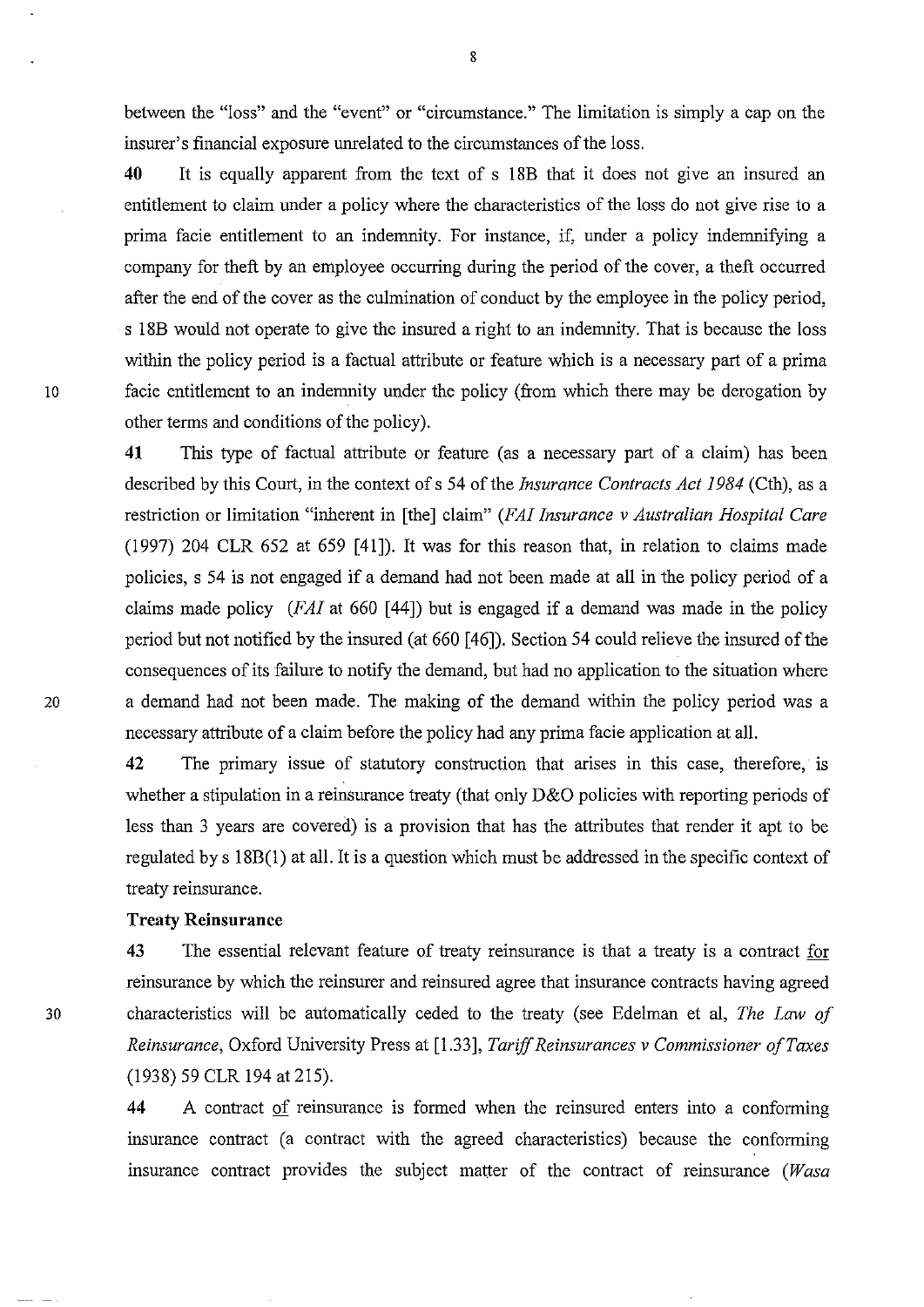*International Insurance* v *Lexington Insurance* [2009] UKHL 40, [2010] 1 AC 180 at [33], *Associated Provincial Assurance* v *Producers and Citizens Co-operative Assurance* (1932) 48 CLR 341 at 363, 388-9).

45 A provision in a reinsurance treaty identifying the characteristics that an insurance contract must have to be covered by the treaty is a necessary feature of a reinsurance treaty. Unlike facultative reinsurance where the reinsurer will decide whether to cover an insurance contract on a case by case basis, treaty reinsurance automatically covers insurance contracts with the specified characteristics without any underwriting assessment by the reinsurer. The treaty will cover any underlying insurance contracts (with the specified characteristics) that 10 incept during the period of the treaty. If a non-conforming insurance contract is entered into by the reinsured it is not covered by the treaty at all.

> 46 In this way, it can be seen that a provision in a reinsurance treaty stipulating the characteristics of an underlying insurance contract must have to be covered by the treaty is analogous with a provision in a claims made insurance policy that stipulates the policy only covers demands made by a third party in the policy period. The entry into a conforming insurance contract by the reinsured is a feature or attribute which is an essential part of cover under the treaty and a restriction or limitation which is inherent in the claim. A treaty reinsurer is not "bound to indemnify" the reinsured at all in relation to a non-conforming insurance contract (even in the provisional sense in which that phrase is used in s  $18B(1)$ ).<sup>14</sup>

20 47 The flawed step in the reasoning of both the arbitrators and the CA was the implicit characterisation of the reinsurance treaties as providing "cover" for all D&O policies entered into by the respondent and the stipulation that only D&O policies with 3 year reporting . periods were covered as an "exclusion or limitation" which derogated from a prima facie entitlement to cover for the purposes of s 18B {award [90]-[91], AB1:17; CA at [169] and [252], AB4:1977, AB5:2001}. This implicit characterisation of the provisions of the treaties was contrary to the contractual findings.

48 The arbitrators specifically rejected the respondent's contentions that the treaties covered any D&O policy {award [79], AB1:14} and that the applicants would have agreed to cover the FAI D&O policy if they had been approached {award [85], AB1:15-16}. The 30 arbitrators made an unambiguous contractual finding that the reinsurance treaties did not cover the FAI D&O Run-off Policy {award [79]-[81], AB1:14}.

> 49 Against this background, there was no scope for the arbitrators to conclude that s 18B(1) applies to what were termed "three year claims" {award [88], ABI:16; CA [71],

<sup>&</sup>lt;sup>14</sup> The treaty will only cover such a policy by agreement in the form of a 'special acceptance'.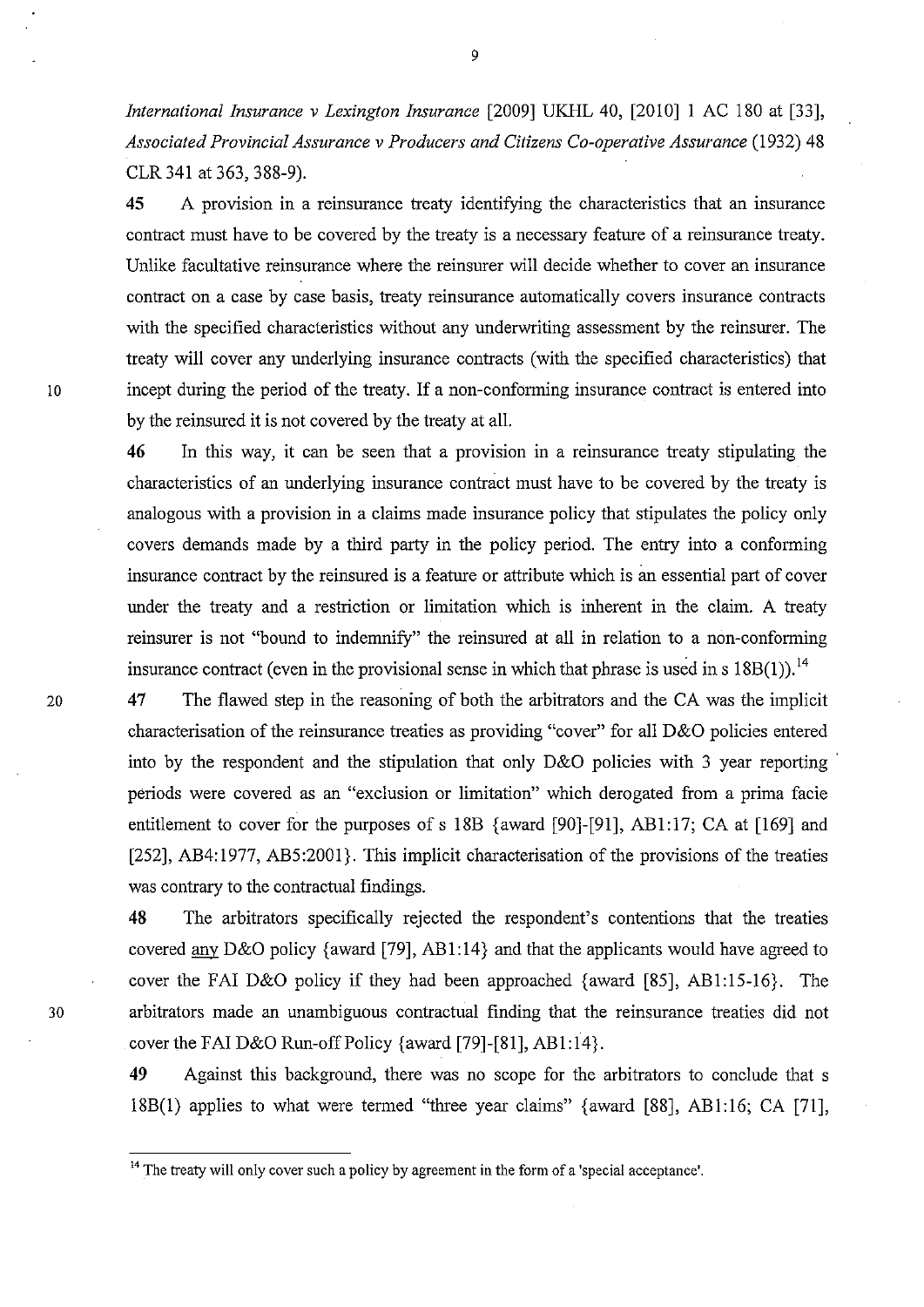AB4:1945}. There can only be "three year claims" under the reinsurance treaties if the underlying insurance contract is covered by the treaties. On the factual findings of the arbitrators, which are unimpeachable under the CAA, there was simply no cover. The reference to "three years claims" reveals the flawed thinking that lay behind the error in concluding that s 18B applied. The primary judge was right to identify it as a legal error falling within the scope of s  $38(5)$  of the CAA and set aside the award (at [101]-[103], AB4:1719-1720).

**50** The error in the approach to s 18B by the arbitrators becomes particularly stark when proper consideration is given to the nature of the "loss" under a reinsurance contract. English 10 cases have consistently rejected the suggestion that the subject matter of reinsurance is the reinsured's contractual liability (most recently, and authoritatively, in *Wasa* [2010]1 AC 180 at [33], [113]-[115]). This flows from the proposition that the subject matter of the reinsurance is the same as the insurance which has been a principle of Australian reinsurance law since at least 1933 *(Associated Provincial* 48 CLR 341 at 363, 388-9). It necessarily follows that the "loss" under a reinsurance contract is the same as the "loss" under the underlying policy *(Royal* & *Sun Alliance plc* v *Dornoch* [2005]1 Lloyd's Law Reports 1R 544 at [23]-[24]; *AIG Europe (Ireland) Limited* v *Faraday Capital Limited* [2008] Lloyd's Rep IR 454; [2007] EWCA Civ 1208 at [8]-[11]).

**51** In this case, the "loss" for the purposes of s 18B is the underlying liability of the 20 directors of FAI which may be the subject of an indemnity under the FAI D&O Run-off Policy. There could never be any relevant causal nexus between the "loss" (properly characterised) and the "circumstance" (the 3 year reporting period stipulation). The circumstances giving rise to a director's liability can never have any relevant causal nexus with a provision of a reinsurance treaty which stipulates that only D&O policies with up to 3 year reporting periods fall within the scope of the reinsurance treaty. The provision in the reinsurance treaty is not of a type that is regulated by s 18B.

**52** The approach for which the Reinsurers contend does not introduce an unexpressed distinction, directed to the scope of cover, into s 18B(I) (as the CA concluded at [166], AB4:1976-1977). It gives proper effect to the true ambit of s 18B(1) having proper regard to 30 the objects the section is intended to achieve. This approach is consistent with the principle that a remedial provision should be given a beneficial construction which is consistent with the text of the section *(Khoury* v *Government Insurance Office (NSW)* (1984) 165 CLR 622 at 638, 640). It is still necessary to have regard to the objects the remedial provision seeks to achieve and not impermissibly extend its scope to provisions not having the characteristics sought to be regulated by the section.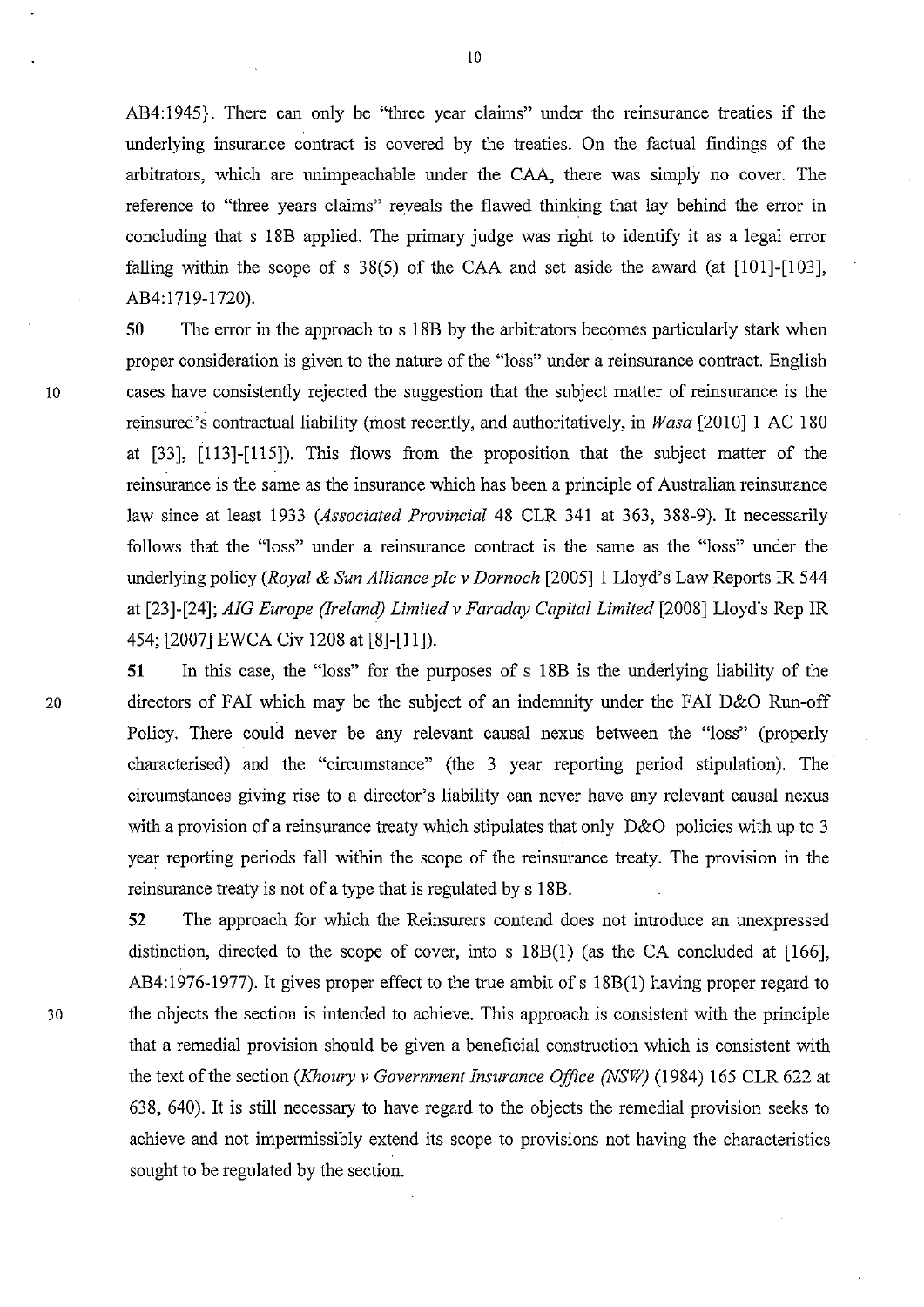**53** The Reinsurers' contention does not elevate form over substance. The line of authorities concerning s 54 of the *Insurance Contracts Act* 1984 (Cth) (referred to by the CA at [168], AB4: 1977) makes it clear that it is still necessary to pay close attention to the nature of the elements with which the statutory provision deals when looking to the substance of the contractual provision *(FAI Insurance v Australian Hospital Care* (1997) 204 CLR 652 at 658 [39]).

**54** The restriction that is inherent in the respondent's claim, which s 18B does not operate to relieve, is the indisputable fact (on the arbitrators' findings) that the FAl D&O Run-off Policy was not covered by the reinsurance treaties {award [81], AB1:14; CA [65], 10 AB4:l944}.

## **Leave under** s 38(5)(b)(ii) of the **CAA (Grounds 1 and 2 Notice** of Contention)

**55 In** the CA, the Reinsurers confined the basis on which leave to appeal was sought in relation to the s  $18B(1)$  ground to s  $38(5)(b)(ii)$  of the Arbitration Act {CA [116], AB4:1961}. Section 38(5)(b)(ii) permits the grant of leave to appeal where there is strong evidence of an error of law the determination of which may add, or be likely to add, to the certainty of commercial law. The CA correctly accepted that a judicial exposition of the meaning of a statutory provision affecting the operation of insurance markets in Australia plainly satisfies the criterion of an issue likely to add to the certainty of commercial law  ${CA [173]}$ , AB4: 1978-1979}. However, the CA erroneously concluded that leave should not have been 20 granted on the basis that there was no "strong evidence" of an error of law because the "approach employed by the arbitrators involves an entirely arguable construction and application ofs 18B" {CA [170], AB4:1978}.

> **56** The respondent seeks to uphold the conclusion of the CA that there was no strong evidence of an error of law and seeks to challenge the conclusion of both the primary judge and the CA that the s 18B issue was one that may add to the certainty of commercial law. These questions fall to be determined by reference to the leave criteria under s 38(5)(b) of the 1984 Act (not the new criteria under s 34A(3)(c) of the *Commercial Arbitration Act 2010*   $(NSW)$  – although similar considerations arise under s  $34A(3)(c)(ii)$  which is directed to questions "at least open to serious doubt" which are of "general public importance").

30 57 It is accepted that the "strong evidence" ground under sec 38(5)(b)(ii) requires the establishment of a strong prima facie case of legal error by the arbitrators {CA [120]-[123], AB4: 1962-1964}. The test, however, does not involve demonstrating the approach of the arbitrators was not reasonably arguable. This imposes a standard effectively equivalent to the manifest error standard where the error must be evident or obvious "leaving little or no doubt on a preliminary basis" {CA [116], AB4:1961}.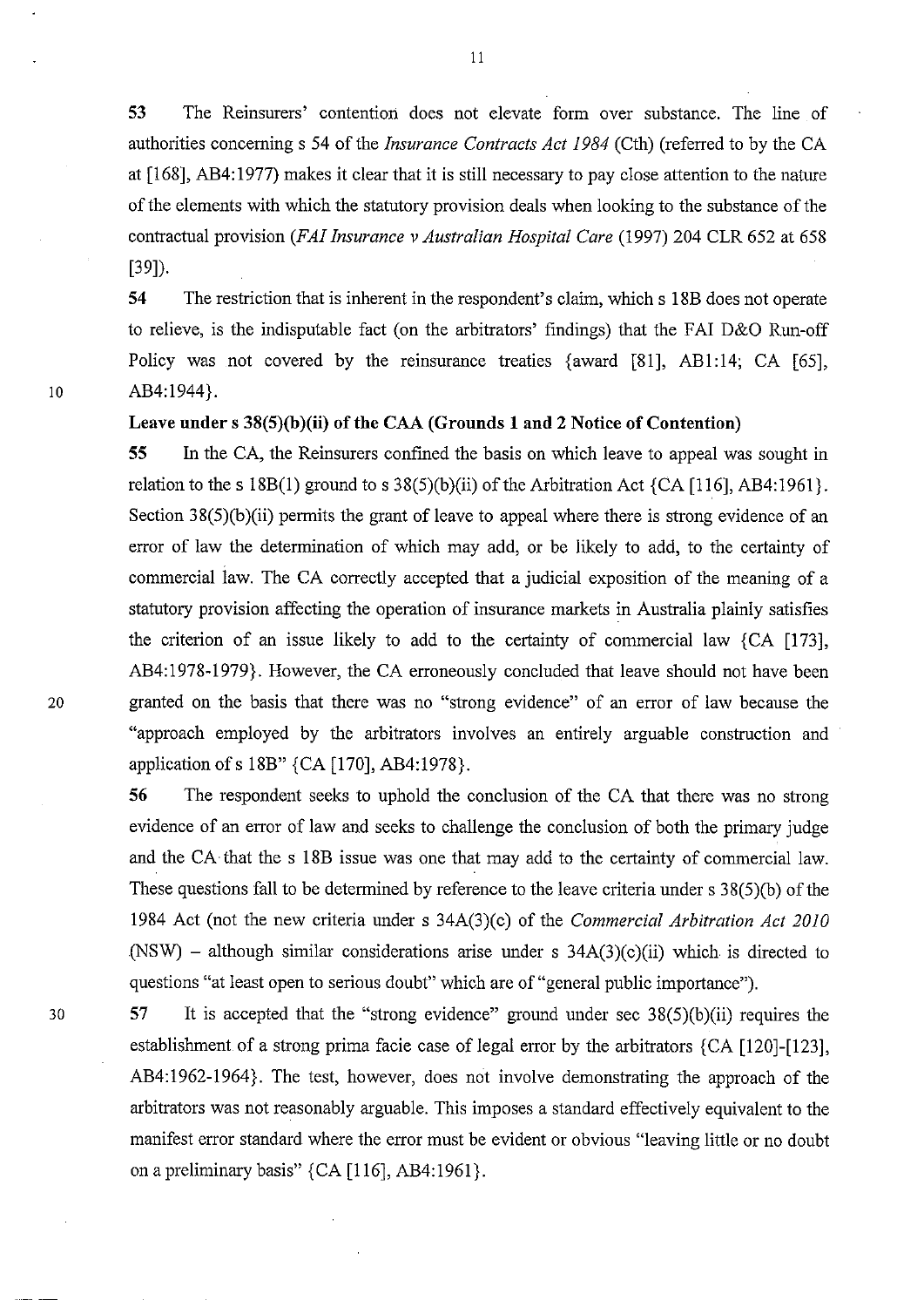**58** The criteria under the "strong evidence" ground is "rather less strict" than the manifest error ground {CA [126], AB4:1964-1965; *Pioneer Shipping* v *BTP Tioxide (The Nema) No 2*  [1982] 1 AC 724 at 742-3}. The Reinsurers were only required to establish that their contention had sufficient suhstance to be characterised as a strong prima facie case (that is, strongly arguable). The contentions at [30] to [54] above reveal, at a minimum, a strong prima facie case of legal error by the arbitrators justifying a grant of leave to appeal.

**59** The CA fell into error because it took the view that the approach of the arbitrators in relation to s  $18B(1)$  was entirely arguable {CA [170], AB4:1978}. The text of s  $18B(1)$  is not a model of clarity and was recognised to have room for improvement by the LRC Report. The 10 fact that the text provided room for more than one view does not detract from the fact that the Reinsurers had established a strong prima facie case of error.

> **60** The respondent's apparent contention is that "manifest error" and "strong evidence" of error means the same thing and the only difference between the two limbs of  $s$  38(5)(b) is that sub-section  $(b)(ii)$  allows error to be found beyond the face of the award. This is a construction which is contrary to the text of s 38(5) and the relevant context of s 38(5) being a statutory embodiment of *The Nema* guidelines. The respondent's contention should be rejected. Both the CA and the primary judge were plainly right to conclude that a judicial determination in relation to s 18B was likely to add to the certainty of commercial law by giving clarity to a statutory provision which is not easy to construe.

#### 20 **Special Leave**

**61** The Section 18B Ground warrants the grant of special because (1) remsurance contracts entered into between 1983 and 2009 which cover long tail liabilities (professional indemnity risks, D&O risks, long tail pollution and asbestos liabilities, defective works liabilities) may produce claims for many years to come; (2) the issue entails reappraisal of fundamental principles of reinsurance law not looked at by this Court for over 70 years and only recently reconsidered by the House of Lords; and (3) the Section 18B Ground provides the essential context in which the Reasons Ground (for which special leave has been granted) falls for consideration.

# (2) **Causation Ground**

**62** The Reinsurers submit that, on the correct analysis of the nature of the "loss" for the purposes of s 18B, there can never be any relevant causal nexus between the "loss" and the "circumstance" which is a proposition that compels the conclusion that s 18B has no relevant application (see [50]-[52] above).

**63** The arbitrators, however, equated the "loss" with the respondent's "liability on the 3 year claims."{award [91]-[92], AB1:17-18}. The CA accepted that, on this approach, the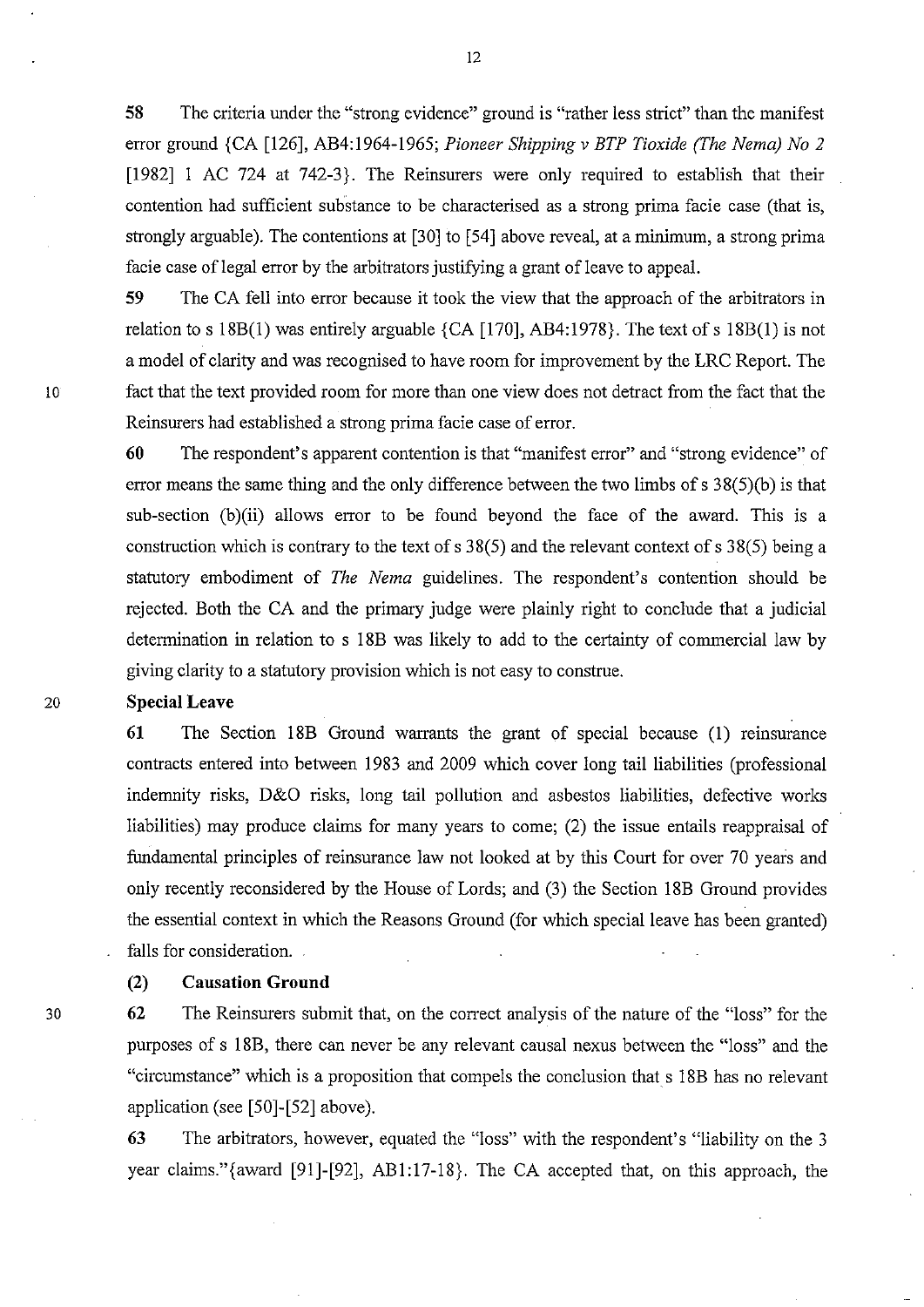arbitrators fell into error in failing to conclude that the existence of the FAI D&O Run-Off policy was the cause of the respondent's loss {CA [258], AB5:2002}. Once the arbitrators had identified the "loss" as the respondent's liability under the FAI D&O Run-Off policy {CA [183], AB4:1981}, the arbitrators should have concluded that s 18B(1) does not regulate the Reinsurers' right to refuse an indemnity because a causal link exists between the "loss" (the respondent's liability) and the "circumstance" (the issue of the FAI D&O Run-Off policy). A threshold requirement for the application of s 18B has not been met. It is submitted that the CA was plainly right in this conclusion.

64 However, the CA did not uphold the primary judge's decision (setting aside the 10 award) on this basis because the CA concluded that the error on the causation issue was not an error of law or an error falling within either limb of s 38(5).

## Leave under s  $38(5)(b)$  of the CAA – (Grounds 1 and 2 Notice of Contention)

65 The Reinsurers contend that the CA should have concluded that the error was in relation to a question of law because it involved a legal conclusion as to whether, on the facts as found, the statutory criteria for the application of s 18B had been met *{Vetter* v *Lake Macquarie* CC (2001) 202 CLR 439 at 450 [24] and 451 [27]}. If a legislative provision requires a causation test to be met to establish an entitlement to compensation or a benefit, the causation question is a question of law. This is because the question is ultimately one of statutory construction which must be determined in light of the subject, scope and objects of 20 the legislative provision *(Allianz Australia Insurance* v *GSF Australia* (2005) 221 CLR 568 at 581-2,586-7,597-8)

> 66 Thus, a determination as to whether a compensable injury had occurred "as a direct result of an act of violence" (under s 7(1) of the *Victims Compensation Act* 1996 (NSW)) posed a question of law for the purpose of an appeal to the District Court of NSW under s 39(1) of the Act (see also *Victims Compensation Fund* v *Brown* (2002) 54 NSWLR 668 at 687 [82]). The same approach was taken in *Workers Compensation (Dust Diseases) Board of NSW* v *Smith* [2010] NSWCA 19 in relation to an appeal limited to a question of law on a causation issue in an asbestos case arising out of s 8(1 )(b) of the *Wor.kers Compensation (Dust Diseases) Act* 1942 (NSW).

30 67 In *Roncevich* v *Repatriation Commission* (2005) 222 CLR 115 at 126 [28], this Court held that the Administrative Appeals Tribunal had erred in law in failing to pose and answer the correct question when determining whether a soldier's incapacity "arose out of, or was attributable to, any defence service" within the meaning of s 70(1) and (5) of the *Veteran's Entitlement Act* 1986 (Cth).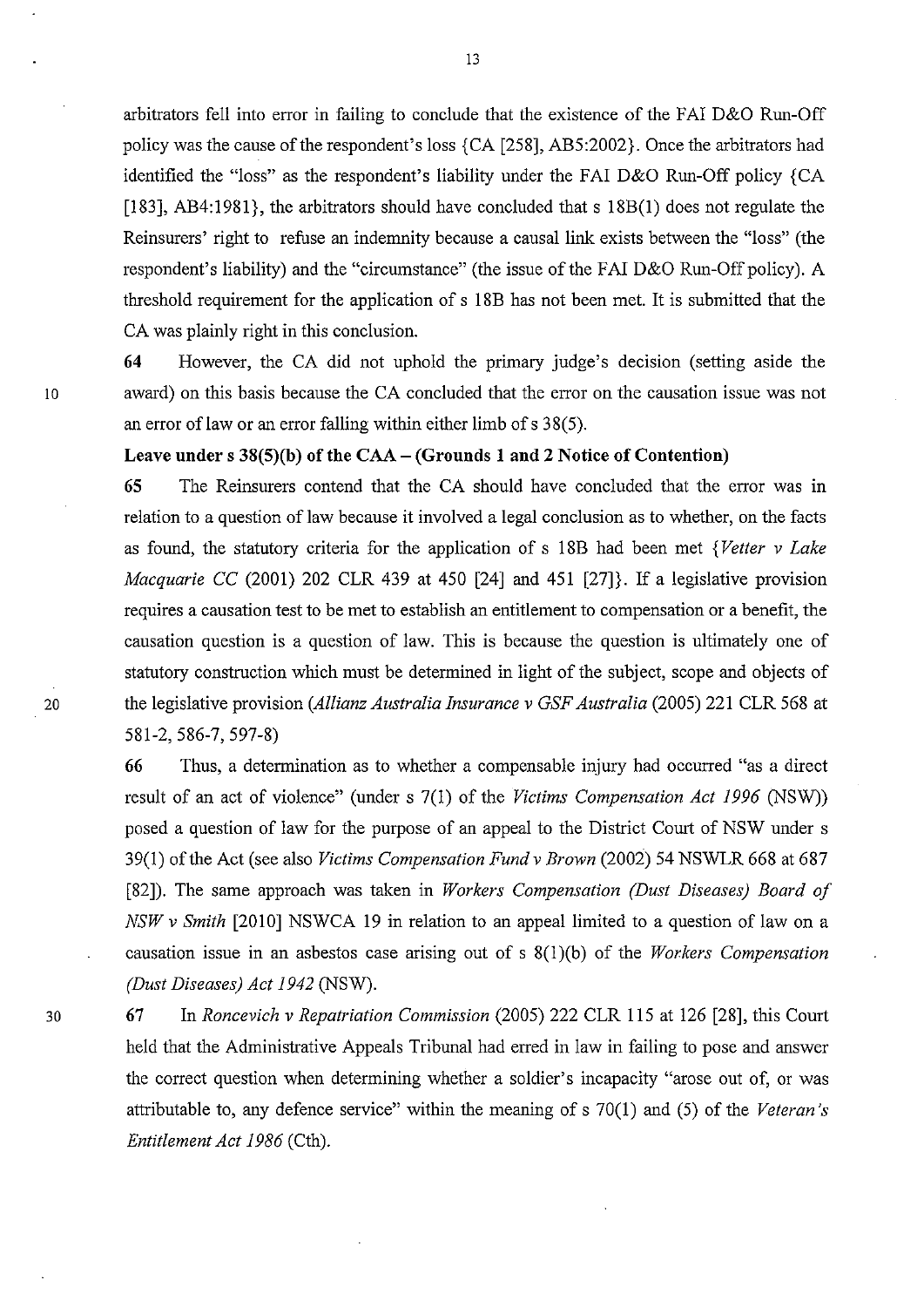68 The causation question posed by s 18B determines whether the provision applies at all. It is not a free-standing evaluative question involving a visceral response on the part of the tribunal, but a question involving a determination of principle and statutory purpose (see  $I \&$ *L Securities* v *HTW Valuers* (2002) 210 CLR 109 at 119 [26] Gleeson *Cl).* 

69 In *Roncevich,* the question was remitted to the AA T for further determination on the evidence. Remitter is neither necessary nor appropriate here. The arbitrators' determination of the primary facts is not open to challenge and no reconsideration of the evidence arises. The correct application of the causation test under s 18B permits of only one conclusion, s 18B does not prevent the Reinsurers from relying on the stipulation that D&O policies with 10 reporting periods of more than 3 years are not covered.

> 70 The respondent contends in Ground 4 of the Notice of Contention that the CA should have concluded that "the cause of the respondent's loss was the fact that the underlying policy not only covered claims made within three years, but claims made in years four, five, six and seven." (which presumably seeks to uphold the arbitrators' conclusion at [92] of the award, ABl:17-18). The respondent would have had no liability if it had not issued the FAI D&O Run-off Policy. There was no finding (or evidence to support a finding) that the respondent would have issued a D&O run-off policy with a shorter reporting period.

71 The arbitrators' error was manifest on the face of the award (within the scope of s  $38(5)(b)(i)$  as it could and was revealed by relatively short argument based on the award 20 alone. The logic of the conclusion was inescapable leaving little or no room for doubt even on a preliminary basis.

> 72 Oddly, the CA concluded that the error was not strongly arguable (within the scope of s  $38(5)(b)(ii)$  {CA [183], AB4:1981} despite concluding correctly that the arbitrators were in error {CA [258], AB5:2002}. The final conclusion of the CA on this issue inevitably reveals that there was a strong prima facie case of error because the error on the causation issue did not involve sustained and sophisticated argument on either the facts or the law.

73 The determination of the causation issue does add substantially to the certainty of commercial law both for the reasons accepted by the CA {[173},AB4:1978-19790 and because the conclusion applies equally to any case where the issue is whether an insurance 30 contract is within the agreed scope of a treaty. This is an important conclusion on the proper ambit of s 18B(1) in a reinsurance context. The significance of the error is not unique to the facts of this case because, as was accepted in the court below (and never disputed by the respondent), scope of cover and class of business are important working concepts in insurance and reinsurance {CA [166], AB4:1976-1977}.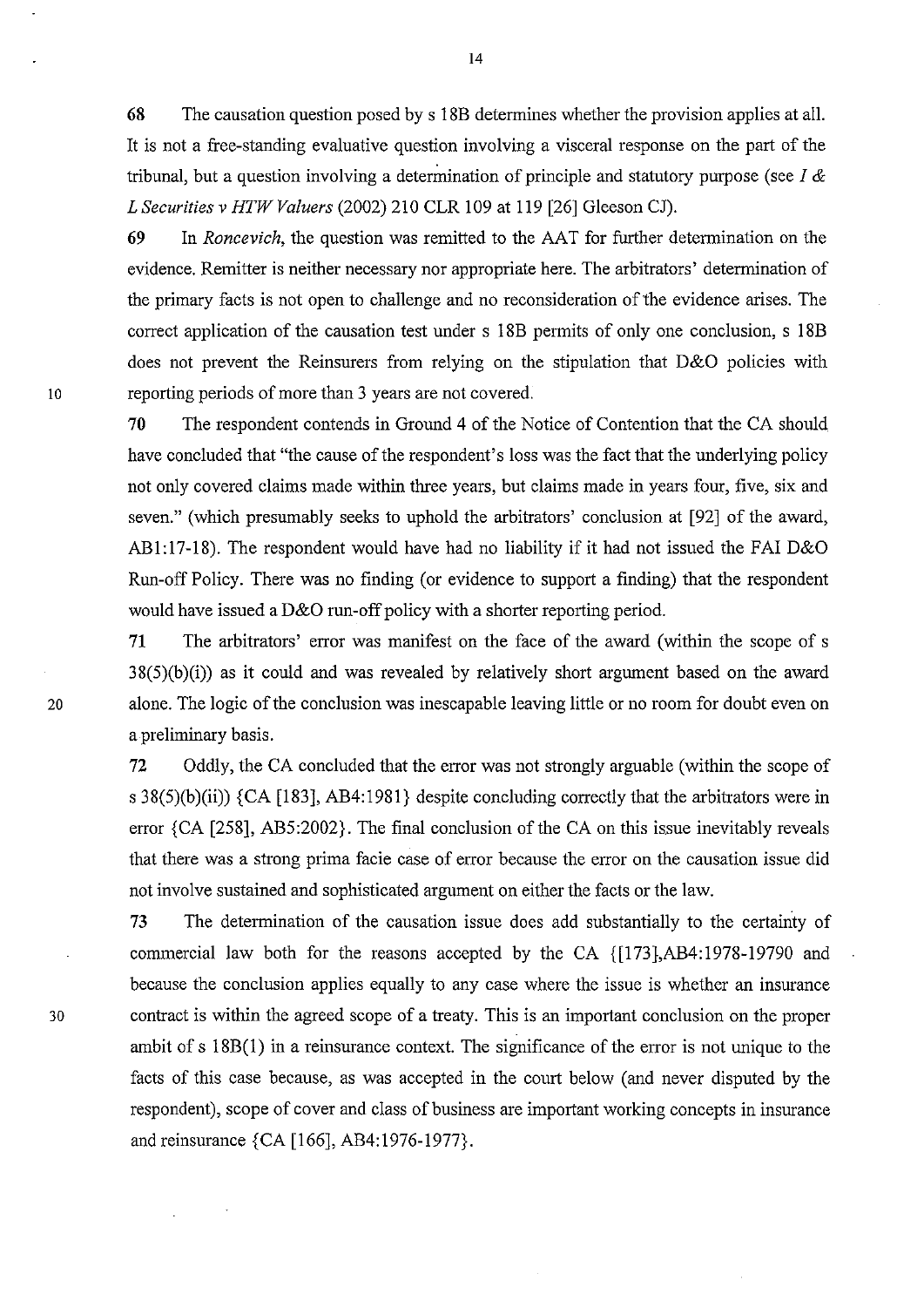## **Special** Leave

74 The Causation Ground warrants the grant of special leave for similar reasons as the Section 18B Ground (see [61] above) and because of the consideration identified in [73] above.

# (3) Reasons Ground

75 The analysis of the context in which s 18B was enacted in 1983 reveals that the proviso to s 18B(I) is an important safeguard written into the legislation to address concerns raised by the Insurance Council of Australia (and accepted by the NSW Law Reform Commission) about the drafting of the section {CA [147], AB4:1971-1972; LRC Report 10 [7.33]-[7.34]}. The legislature included the proviso to ensure that the fact a term fell within the literal words ofs 18B(I) did not, of itself, disentitle reliance on the term by an insurer.

76 The arbitrators dismissed the Reinsurers' arguments as to the application of the' proviso to s  $18B(1)$  (and s  $22(2)$  of the CAA) with the following words – "we are comfortably satisfied that it would be reasonable within the meaning of s 18B(l), and entirely consistent with 'considerations of general justice and fairness' within the meaning of the reinsurance treaties, for the reinsurance treaties to apply in relation to the 3-year claims." {award [88], ABl:16; CA [71], AB4:l94S-1946}.

77 The Reinsurers contend that the arbitrators in effect gave no reasons (and certainly no adequate reasons) as to why the proviso to s  $18B(1)$  or s  $22(2)$  did not operate to allow the 20 Reinsurers to rely on the terms of the reinsurance treaties as found by the arbitrators. It was insufficient simply to state their conclusion in the terms they did  ${CA$  at  $[198]$ , AB4:1984-1985}.

78 It is important to state at the outset that this ground of appeal does not rest on this Court preferring the approach of the Victorian Court of Appeal in *Oil Basins* v *BHP Billiton*  (2007) 18 VR 346 at 364-S [SO]-[S2] to that of the CA at [21S] and [220], AB4:1991, 1993. The CA rejected a requirement of reasons to the judicial standard and adopted the formulation of the requirement as to a reasoned award in England enunciated in *Bremer Handelsgesellschaft* v *Westzucker* [1981]2 Lloyd's Rep 130 at 132-3 (see also *Bay and Hotel. Resort* v *Cavalier Construction* [2001] UKPC 34). That is, the arbitrators "should set out 30 what, on their view of the evidence, did or did not happen and should explain succinctly why, in light of what happened, they should reach their decision and what that decision is." (emphasis added)

> 79 The Reinsurers contend that on this standard the arbitrators failed to give adequate reasons because they did not state why they were "comfortably satisfied" that it was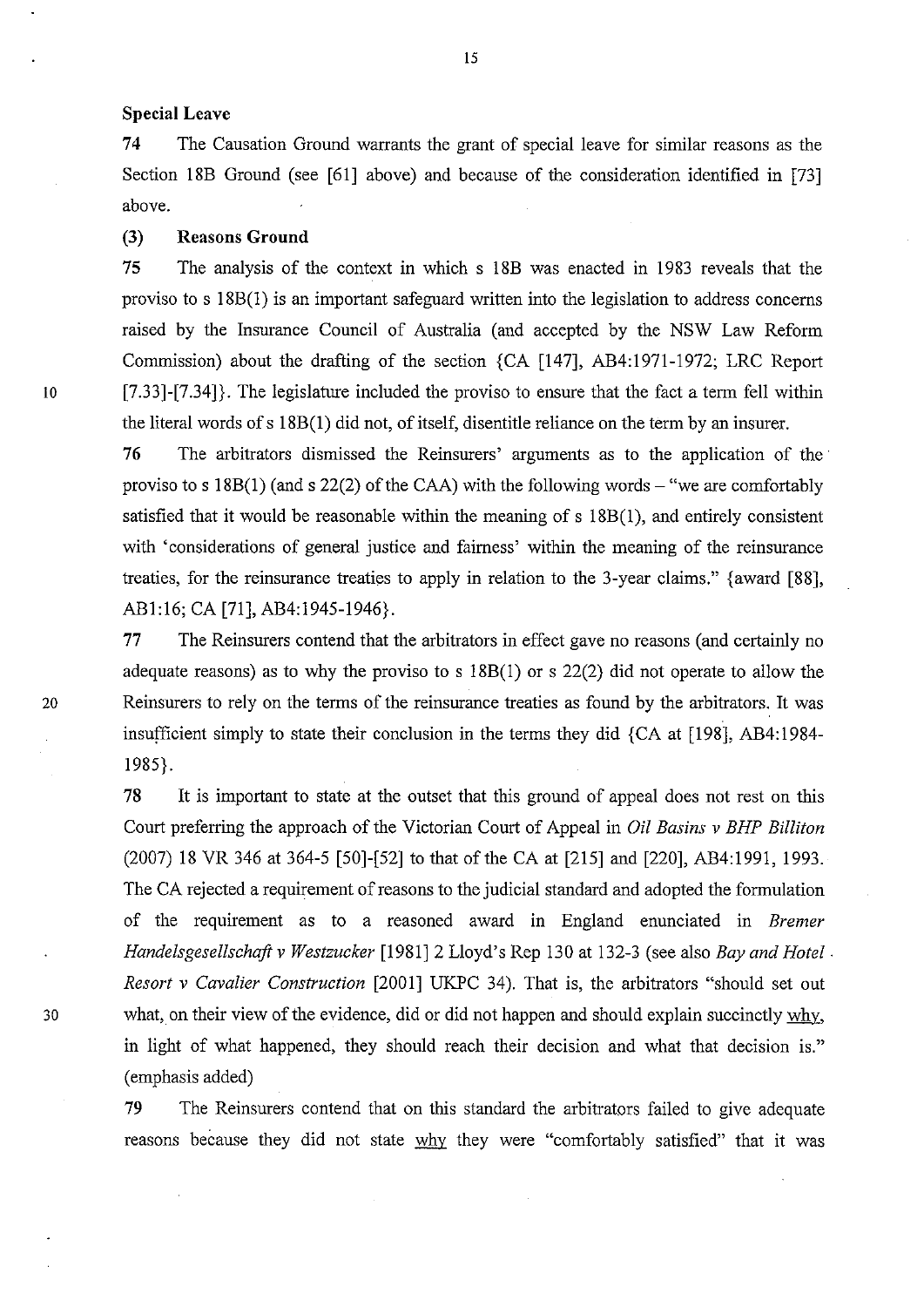reasonable for the Reinsurers to be required to indemnify the respondent in light of the findings summarised at [21(a)-(e) above].

16

**80** The CA's analysis as to why the arbitrators reasons were adequate starts from the premise that a consideration of the proviso to s 18B involved an evaluative task on a question of fact on which there was no right of appeal  ${CA$  at [198], AB4:1984-1985}. For the reasons discussed at [55]-[60] above in relation to the Causation Ground, the starting premise is false because ultimately consideration of the proviso involved a question of statutory construction to be determined in light of the subject, scope and objects of the legislative provision *(Allianz*  221 CLR 568 at 581-2, 586-7, 597-8). If the arbitrators had disclosed their reasons, it may 10 well have revealed an error on a question of law through a failure properly to understand the legislative purpose behind the enactment of the proviso as a safeguard against an over-literal application of s 18B.

**81** The CA's analysis at [198], AB4:1984-1985 accepts that a court judgment must identify the found facts on which an evaluative assessment is based. It is submitted that the *Bremer* v *Westzucker* test is to the same effect because of the requirement to state why, in light of what happened (the found facts) the arbitrators should reach their decision. This, at a minimum, requires the decision-maker to state which of the found facts support the evaluative conclusion. The arbitrators did not identify which of the found facts gave them the comfort they expressed in their evaluative assessment. As Basten JA observed in *Najdovski* v *20 Crnojlovic* (2008) 72 NSWLR 728 at 733 (a judgment relied on by the CA), even in the case of evaluative judgments not amenable to precise justification, reasons may be inadequate if a process of reasoning is not revealed. That is precisely what the Reinsurers contend happened in this case. A number of facts were found by the arbitrators but the relationship of those facts to the ultimate conclusion in relation to the proviso to s 18B is impenetrable because no process of reasoning was provided.

**82** The arbitrators were not, in any event, involved in some intuitive fact finding exercise incapable of precise explanation. The arbitrators were engaged in a process of statutory construction to determine whether s 18B was engaged at all. The proviso to s 18B required a consideration of all the circumstances which inevitably required of the arbitrators a statement 30 of reasons identifying why found facts favourable to the Reinsurers were to be disregarded in favour of a conclusion that it was reasonable to require the Reinsurers to indemnify the respondent.

> 83 The proposition that s  $29(1)(c)$  of the CAA required a statement of reasons which, at a minimum, obliged the arbitrators to state the chain of reasoning as to why the ultimate conclusion flowed from the primary facts is consistent with all the authorities and academic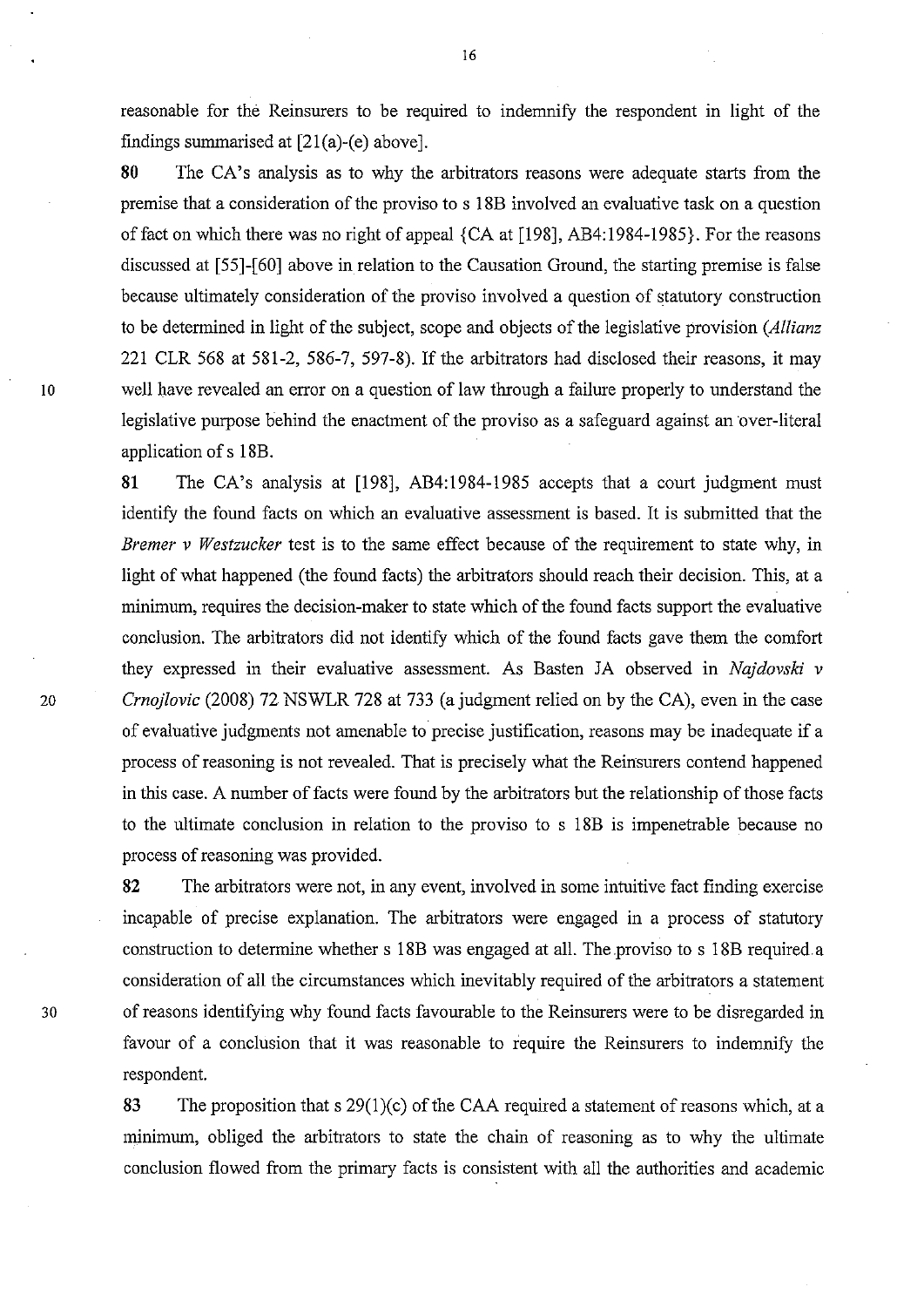material cited by the CA at [198], AB4:1984-1985 and [21l]-[216], AB4:1989-1992 (see, in particular, *Bremer* v *Westzucker* [1981] 2 Lloyd's Rep 130 at 132-3; Mustill and Boyd, *The Law and Practice of Commercial Arbitration in England,*  $2<sup>nd</sup>$  Ed, 1989, Butterworths at 377-8, {CA at [210], AB4:1988} *Soulemezis* v *Dudley (Holdings)* (1987) 10 NSWLR 247 at 277, *Najdovski* 72 NSWLR 728 at 733; *Oil Basins* 18 VR 346 at 364-5 [50]-[52]).

**84** The Reinsurers also contend that, in assessing the standard of reasons required of commercial arbitrators, it is appropriate to have regard to the nature of the dispute, the parties choice as to the tribunal and the procedural steps the parties adopt for their resolution of the dispute. Each of these elements reflect the parties' agreement as to what they expect from the 10 arbitrators. The CA was wrong, with respect, at [216], AB4:1991-1992 to approach the question of the requirement of the standard of reasons with a presumption that the parties expect all arbitrations to be shorn of complexities and technicalities when the evidence of the conduct of the arbitration suggests otherwise. To do so would fail to give effect to the contractual intentions of the parties.

**85** A complex dispute determined after a hearing lasting several days, attended by the formalities of legal proceeding (including lengthy written and oral submissions presented by experienced senior counsel) calls for reasons of a judicial standard *(Oil Basins* 18 VR 365-6 at [53]-[55], *Warley* v *Adco Constructions* (1992) 8 BCL 300 at 305 (Kirby P». When the parties have chosen an eminent retired appeal court judge as chairman there is a legitimate 20 expectation that reasons of a high degree of sophistication will be given *(Cypressvale* v *Retail Shop Leases Tribunal* [1996] 2 Qd R 462 at 485 (Queensland Court of Appeal, Fitzgerald P, McPherson and Davies JJA).

**86** A requirement for an award with reasons of a judicial standard in a complex arbitration does not mean that the arbitrators must produce the same judgment to be expected of a judge hearing the same commercial dispute in court. Because findings of primary fact are not open to appeal, there is no requirement to analyse the evidence in a way which would permit review by an appellate court. It is sufficient for relevant findings to be stated succinctly by reference to the evidence. Equally, because arbitration is .not part of a judicial process leading to incremental development of law, the arbitrators' duty was no more than to state the 30 relevant principles of law which govern the dispute with sufficient clarity and precision to allow the parties to understand the relevant legal framework and allow an appellate court to identify any error of law having a character that meets the s 38(5) criteria. This often will be a less exacting standard than might be required from a judge particularly in a difficult or developing area of the law. If the application of a statute is determinative of the dispute, the arbitrators' in a complex arbitration must by succinct reasons reveal a proper understanding of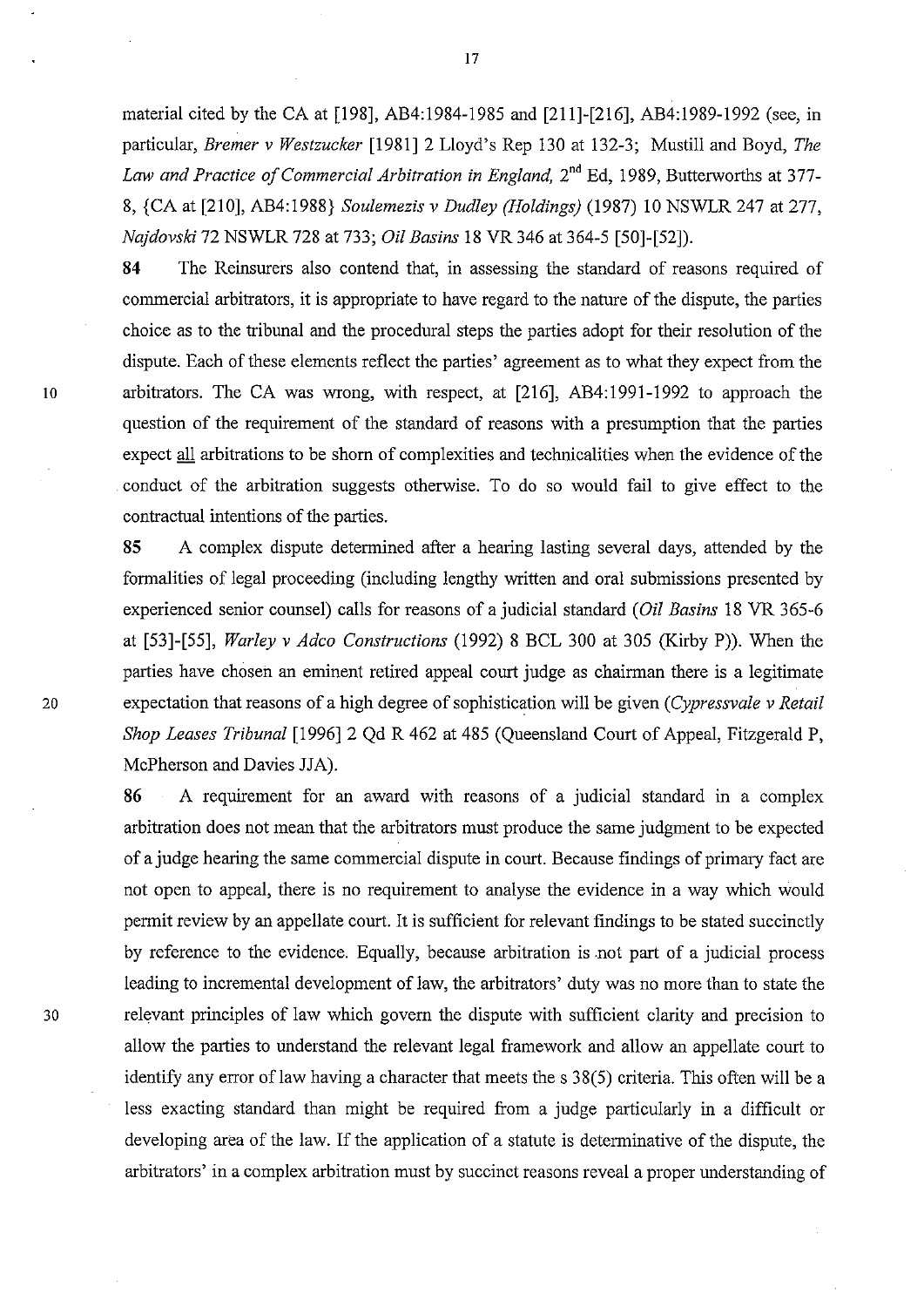the context or the legislation and its objects. Where there is little or no relevant distinction between the judicial standard and arbitral standard of reasons is in the explanation of the application of the principles of law to the facts as found and the process of reasoning leading to the ultimate conclusion. In a complex dispute which has been attended by steps which mirror complex commercial litigation, the parties expect, and are entitled to, comparable sophistication in the explanation of the process of reasoning to that to be expected from a judge.

**87** The arbitrators' process of reasoning in relation to the proviso to s 18B is impenetrable. There is nothing to suggest an appreciation that the proviso was intended to 10 guard against over-literal application of s 18B, no identification of the factual findings that supported the conclusion and, critically, no explanation why the conclusion could stand in the face of the findings summarised in  $[21(a)-(e)]$  above. That is, the reasons do not reveal whether the statutory requirement to consider all the circumstances had been met.

**88** The failure of the arbitrators to provide adequate reasons for enlivened the court's power to vary the award under s 38(3)(a) of the CAA (by substituting its own reasons). The findings of fact at  $[21(a)-(e)]$  compelled the conclusion that it is reasonable that the applicants should not be required to indemnify the respondent. The stipulation that the reinsurance treaties did not cover D&O policies with reporting periods longer than 3 years was freelynegotiated by sophisticated and well-resourced commercial parties. It could not rationally be 20 concluded that the applicants should provide an indemnity for "three years claims" when the FAI D&O Run-Off policy was known not to be covered by the reinsurance treaties and it was found would not have been accepted by the applicants if they had been asked.

> **89** Considerations of general justice and fairness under s 22(2) of the CAA inevitably lead to the same conclusion. In the particular circumstances of this case, remitter to the arbitrators for the provision of further reasons is unnecessary because only one conclusion on the application of the proviso (and s 22(2) of the CAA) is open once proper regard is had to the found facts.

# **Grounds 5 to 12** of the **Notice** of Contention

**90** The CA held at [280]-[283], AB5:2009 -2010 that a respondent to an appeal under s 30 38(5) of the CAA must satisfy the leave criteria under s 38(5) in order to bring forward additional grounds to affirm an award. The CA held that each of the so-called "points of contention" were challenges to factual findings of the arbitrators (this is apparent from the formulation of the. Notice of Contention in this Court) which, even if capable of characterisation as questions of law, do not meet the s 38(5) criteria.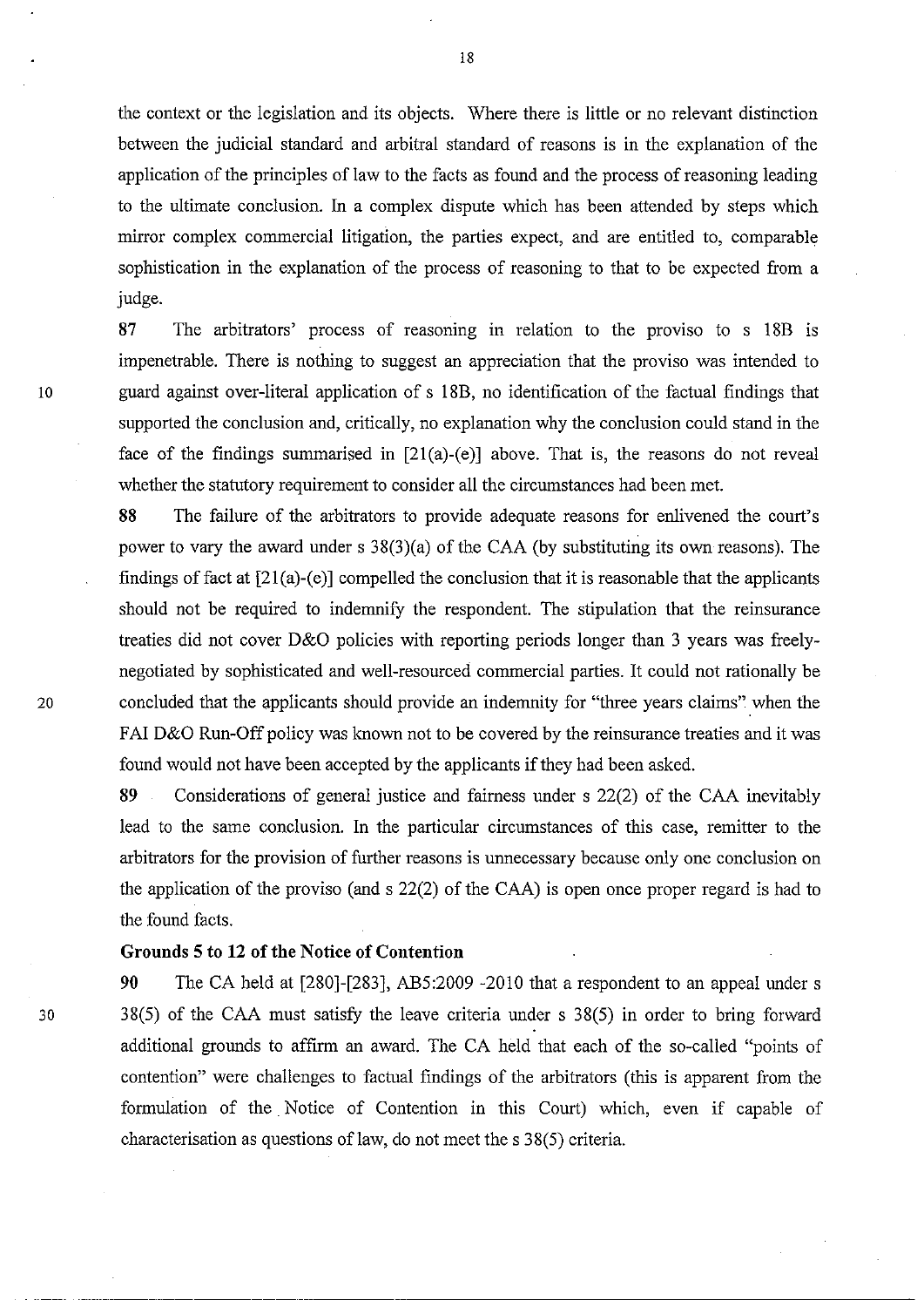91 The CA was plainly right on these points. Section 38(5) evinces a legislative intention that appeals on questions of law from arbitral awards should be restricted to those questions satisfying the s 38(5)(b) criteria. The objectives of the CAA would be substantially undermined if a respondent had an unrestricted right of appeal on questions of law.

92 It should be noted also that in bringing Grounds 7 to 10 of the Notice of Contention before this Court, the respondent is seeking effectively to re-open the key findings of fact of the arbitrators which will involve a review of most of the evidence in the arbitration (hence the size of the appeal books). The so-called "points of contention" were not dealt with in the primary judgment and the CA did not consider it appropriate to make detailed findings on the 10 points {CA [290]-[303]; AB5:2012-2013}. None of the grounds are of a type that is likely to have attracted a grant of special leave by this Court. The Reinsurers will reserve any further response to the Notice of Contention to its submissions in reply.

## Part VII: Legislation

93 The legislative provisions relevant to the argument in this case (in the form they took at the time of the hearings and decisions below) are set out in the annexure A.

94 Since the CA decision, the *Commercial Arbitration Act* 1984 (NSW) has been repealed and replaced by the *Commercial Arbitration Act 2010* (NSW) (although the uniform legislation in the other States and Territories remains in the same form as the 1984 Act). The provisions of the *Commercial Arbitration Act 2010* (NSW) equivalent to those of the 1984 20 Act relevant to the appeal are set out in annexure B.

> 95 The *Insurance Act 1902* (NSW) remains in the form it was in at the time of the hearing and decisions below. However, by the *Insurance Regulation 2009* (NSW), contracts of reinsurance entered into after I September 2009 are exempted from the operation of s 18B. Section 18B continues to have application to contracts of reinsurance entered into between 1983 and I September 2009.

# Part VIII: Orders sought

96 The appeal be allowed.

97 The Orders of the New South Wales Court of Appeal made on 1 April 2010 be set aside.

98 In lieu of the Orders of the New South Wales Court of Appeal:

- (a) the respondent's appeal to the New South Wales Court of Appeal be dismissed with costs;
- (b) alternatively, the proceedings be remitted to the Equity Division of the Supreme Court of New South Wales for determination as to the appropriate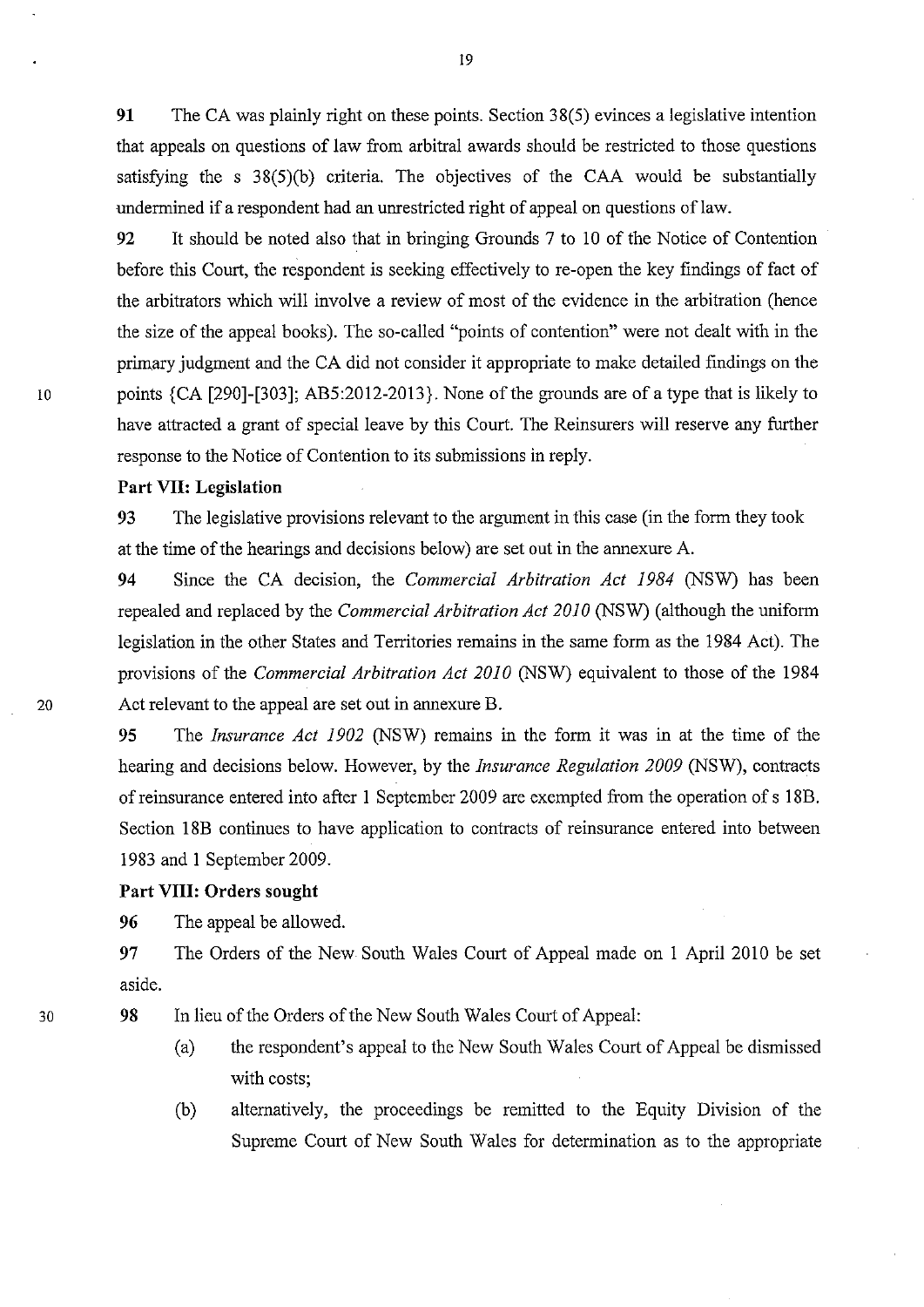relief to be granted under sec 38(3) and/or 42 of the *Commercial Arbitration Act* 1984 (NSW).

- **99** The respondent pay the appellants' costs of the arbitration except:
	- (a) the costs of and incidental to the respondent's successful application for leave to amend its amended points of claim and amended reply pursuant to the interim award of F Hoffman, G E Fitzgerald AO OC and I Brown dated  $26<sup>th</sup>$ November 2007; and
	- (b) the costs thrown away consequent upon the appellants' successful application to amend their pleadings pursuant to the order made by the arbitrators on  $14<sup>th</sup>$ July 2008.

**100** The respondent pay the costs of the proceedings in the Equity Division of the Supreme Court of New South Wales.

**101** The respondent pay the costs of the application for special leave to appeal and the appeal.

**102** Such further or other Orders as this Honourable Court deems fit

3 December 2010

Bret Walker (02) 8257 2527 (02) 9221 7974 maggie.dalton@stjames.net.au Phone Fax Email

*rery Mehigan* 

(02) 9232 65  $(02)$  8023 mehigan@12thfloor.com.au

Phone Fax Email

Counsel for the appellant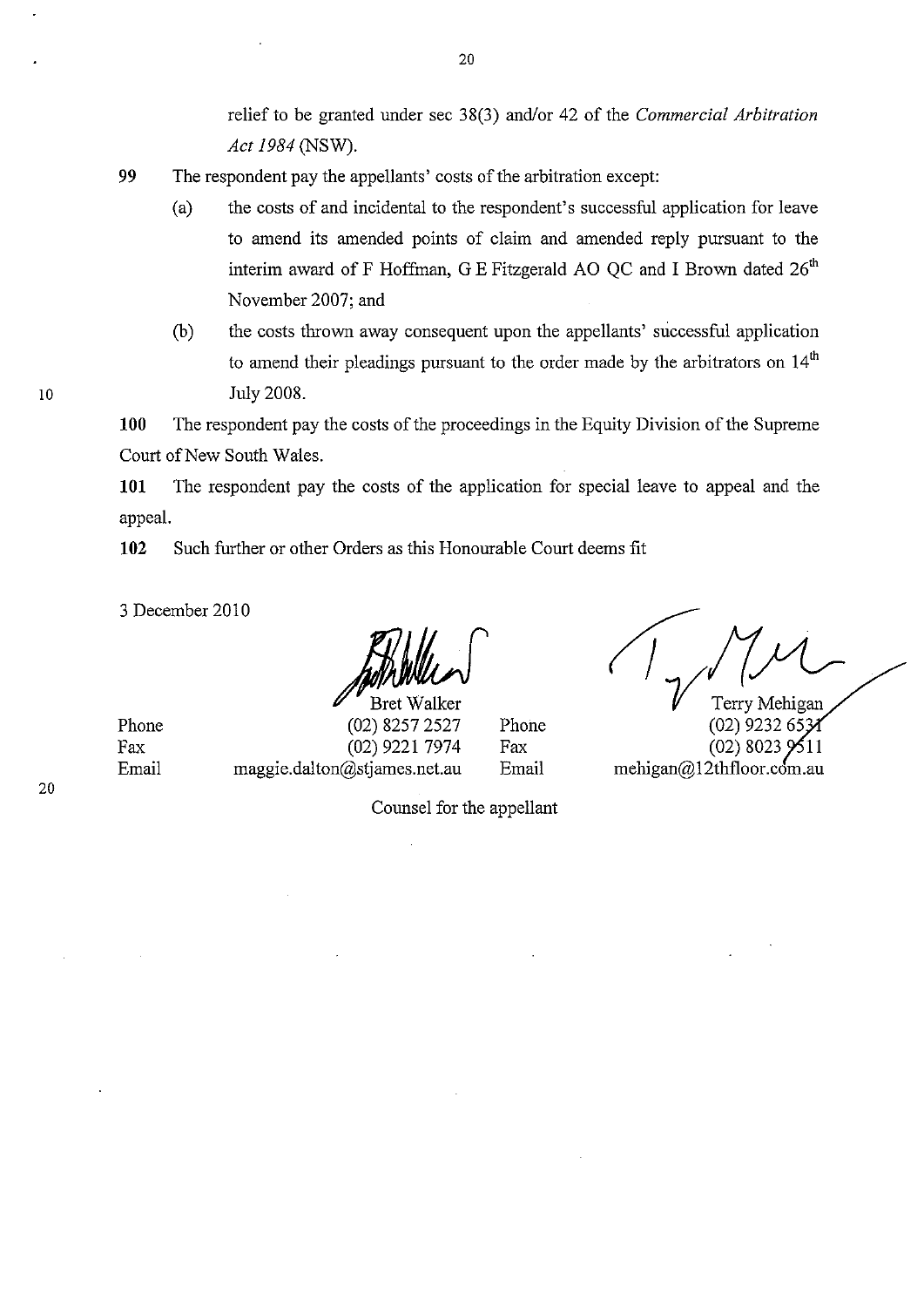#### ANNEXURE A

## **Section 18A** of the *Insurance Act 1902* **(NSW)**

## **18A Misrepresentation and non-disclosure**

A contract of insurance that is entered into, reinstated or renewed after the commencement of this section is not void, voidable or otherwise rendered unenforceable:

- (a) by reason only of a false or misleading statement made in or in connection with the contract or a proposal, offer or document that led to the entering into, reinstating or renewing of the contract unless the statemenf was material to the insurer in relation to the contract of insurance and:
	- (i) the statement was fraudulent, or
	- (ii) the insured knew or a reasonable person in the insured's circumstances ought to have known that the statement was material to the insurer in relation to the contract of insurance, or
- (b) by reason only of an omission of matter from the contract or a proposal, offer or document that led to the entering into, reinstating or renewing of the contract unless the matter omitted was material to the insurer in relation to the contract of insurance and:
	- (i) the omission was deliberate, or
	- (ii) the insured knew or a reasonable person in the insured's circumstances ought to have known that matter material to the insurer in relation to the contract of insurance had been omitted.

## **Section 18B of the** *Insurance Act 1902* **(NSW)**

## **18B Limitation on exclusion clauses**

- (1) Where by or under the provisions of a contract of insurance entered into, reinstated or renewed after the commencement of this section:
	- (a) the circumstances in which the insurer is bound to indemnify the insured are so defined as to exclude or limit the liability of the insurer to indemnify the insured on the happening of particular events or on the existence of particular circumstances, and
	- (b) the liability of the insurer has been so defined because the happening of those events or the existence of those circumstances .was in the view of the insurer likely to increase the risk of loss occurring,

the insured shall not be disentitled to be indemnified by the insurer by reason only of those provisions of the contract of insurance if, on the balance of probability, the loss in respect of which the insured seeks to be indemnified

30

10

20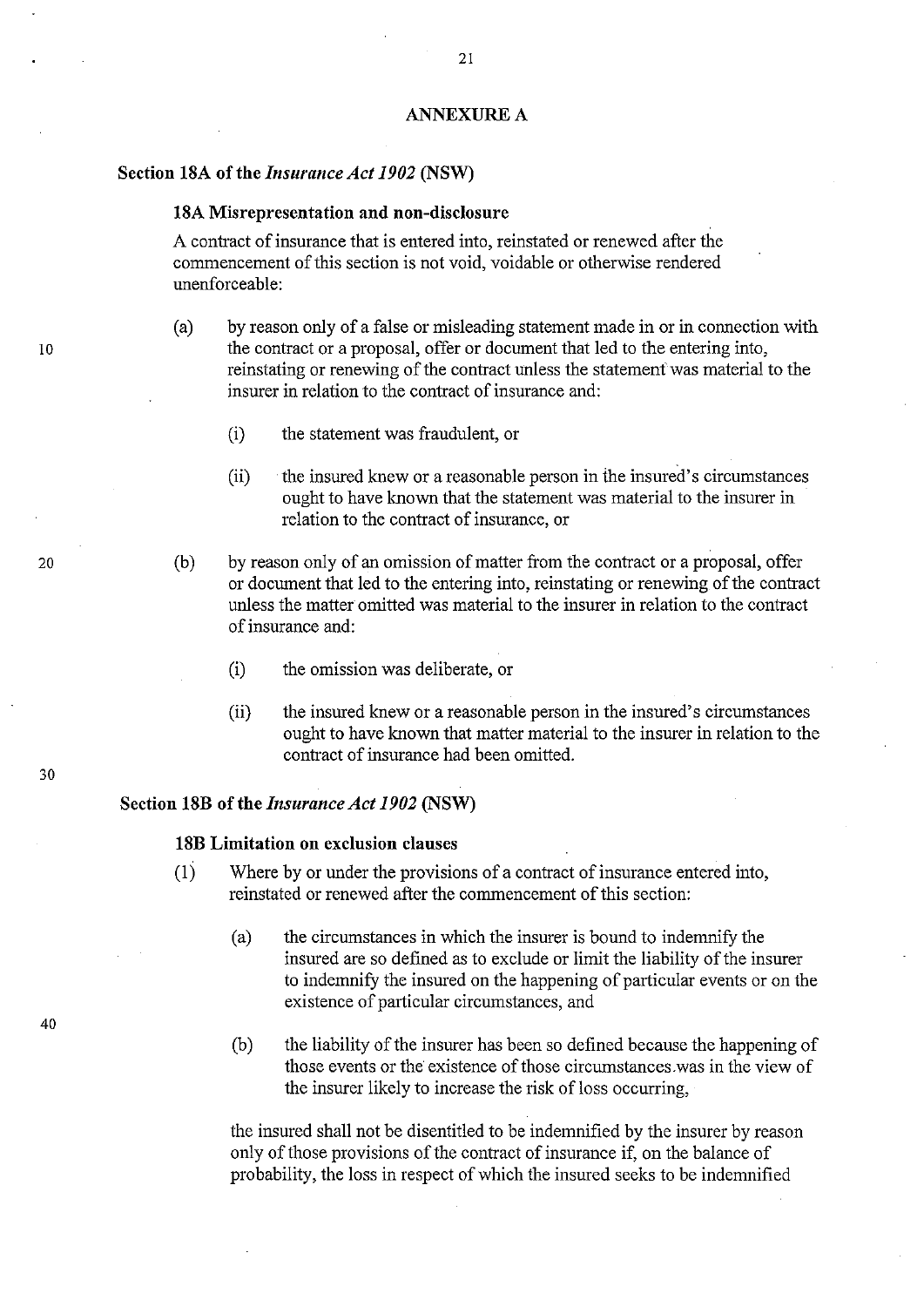was not caused or contributed to by the happening of those events or the existence of those circumstances, unless in all the circumstances it is not reasonable for the insurer to be bound to indemnify the insured.

(2) The onus of proving for the purposes of subsection (1) that, on the balance of probability, loss in respect of which an insured seeks to be indemnified was not caused or contributed to by the happening of particular events or the existence of particular circumstances is on the insured.

## 10 Section 22 of the *Commercial Arbitration Act* 1984 (NSW)

# 22 Determination to be made according to law or as amiable compositeur or ex aequo et bono (See UNCITRAL Arbitration Rules Article 33, paragraph 2)

- (1) Unless otherwise agreed in writing by the parties to the arbitration agreement, any question that arises for determination in the course of proceedings under the agreement shall be determined according to law.
- (2) If the parties to an arbitration agreement so agree in writing, the arbitrator or umpire may determine any question that arises for determination in the course of proceedings under the agreement by reference to considerations of general justice and fairness.

# Section 29 of the *Commercial Arbitration Act* 1984 (NSW)

## 29 Form of award

- (1) Unless otherwise agreed in writing by the parties to the arbitration agreement, the arbitrator or umpire shall:
	- (a) make the award in writing,
	- (b) sign the award, and
	- (c) include in the award a statement of the reasons for making the award.
- (2) Where an arbitrator or umpire makes an award otherwise than in writing, the arbitrator or umpire shall, upon request by a party within 7 days after the making of the award, give to the party a statement in writing signed by the arbitrator or umpire of the date, the terms of the award and the reasons for making the award.

## Section 38 of the *Commercial Arbitration Act* 1984 (NSW)

#### 38 Judicial review of awards

- (1) Without prejudice to the right of appeal conferred by subsection (2), the Court shall not have jurisdiction to set aside or remit an award on the ground of error of fact or law on the face of the award.
- (2) Subject to subsection (4), an appeal shall lie to the Supreme Court on any question of law arising out of an award.

30

40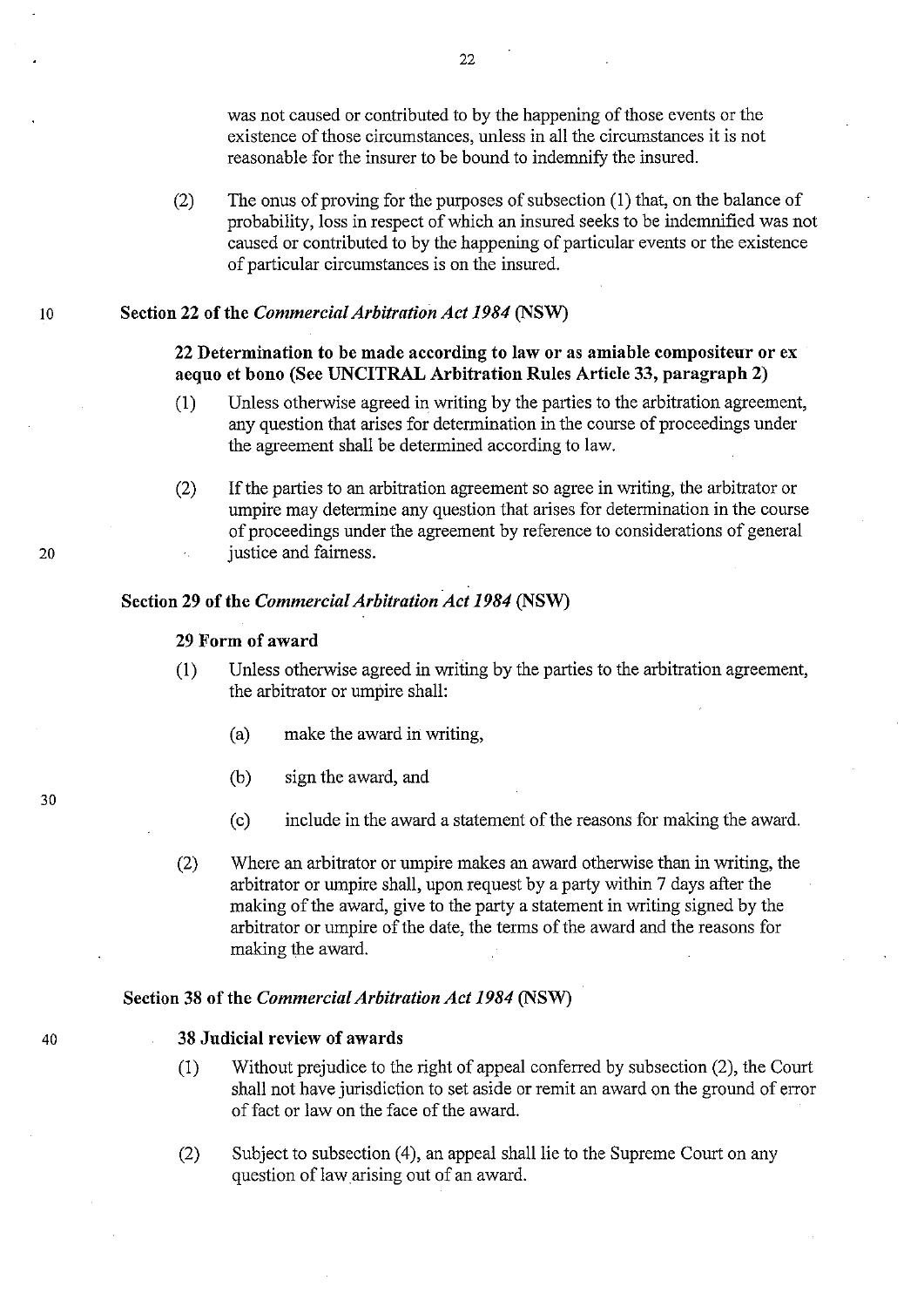- (3) On the determination of an appeal under subsection (2) the Supreme Court may by order:
	- (a) confirm, vary or set aside the award, or
	- (b) remit the award, together with the Supreme Court's opinion on the question of law which was the subject of the appeal, to the arbitrator or umpire for reconsideration or, where a new arbitrator or umpire has been appointed, to that arbitrator or umpire for consideration,

and where the award is remitted under paragraph (b) the arbitrator or umpire shall, unless the order otherwise directs, make the award within 3 months after the date of the order.

- (4) . An appeal under subsection (2) may be brought by any of the parties to an arbitration agreement:
	- (a) with the consent of all the other parties to the arbitration agreement, or
	- (b) subject to section 40, with the leave of the Supreme Court.
- (5) The Supreme Court shall not grant leave under subsection (4) (b) unless it considers that:
	- (a) having regard to all the circumstances, the determination of the question of law concerned could substantially affect the rights of one or more parties to the arbitration agreement, and
	- (b) there is:
		- (i) a manifest error of law on the face of the award, or
		- (ii) strong evidence that the arbitrator or umpire made an error of law and that the determination of the question may add, or may be likely to add, substantially to the certainty of commercial law.
- (6) The Supreme Court may make any leave which it grants under subsection (4) (b) subject to the applicant complying with any conditions it considers appropriate.
- (7) Where the award of an arbitrator or umpire is varied on an appeal under subsection (2), the award as varied shall have effect (except for the purposes of this section) as if it were the award of the arbitrator or umpire.

20

10

30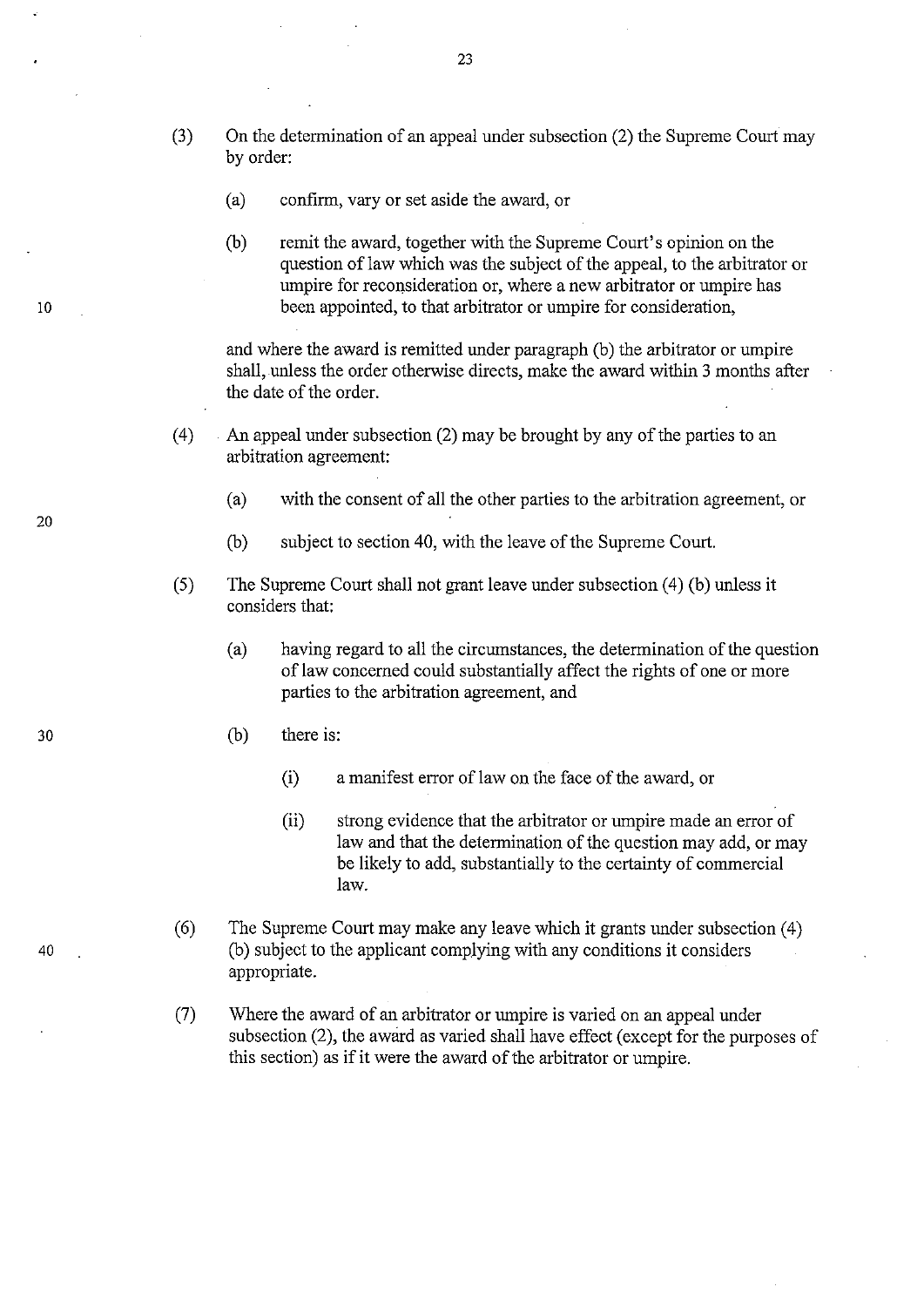#### **ANNEXURE B**

24

## Section 31 of the *Commercial Arbitration Act 2010* (NSW)

# 31 Form and contents of award

- (I) The award must be made in writing and must be signed by the arbitrator or arbitrators.
- (2) In arbitral proceedings with more than one arbitrator, the signatures of the majority of all members of the arbitral tribunal suffices, provided that the reason for any omitted signature is stated.
- (3) The award must state the reasons upon which it is based, unless the parties have agreed that no reasons are to be given or the award is an award on agreed terms under section 30.
- (4) The award must state its date and the place of arbitration as determined in accordance with section 20.
- (5) The award is taken to have been made at the place stated in the award in accordance with subsection (4).
- (6) After the award is made, a copy signed by the arbitrators in accordance with subsection (1) must be delivered to each party.

## 20 Section 34A of the *Commercial Arbitration Act 2010* (NSW)

## 34A Appeals against awards

- (1) An appeal lies to the Court on a question of law arising out of an award if:
	- $(a)$  the parties agree, before the end of the appeal period referred to in subsection (6), that an appeal may be made under this section, and
	- (b) the Court grants leave.
- (2) An appeal under this section may be brought by any of the parties to an arbitration agreement.
- (3) The Court must not grant leave unless it is satisfied:
	- (a) that the determination of the question will substantially affect the rights of one or more of the parties, and
	- (b) that the question is one which the arbitral tribunal was asked to determine, and
	- (c) that, on the basis of the findings of fact in the award:
		- (i) the decision of the tribunal on the question is obviously wrong, or
		- (ii) the question is one of general public importance and the decision of the tribunal is at least open to serious doubt, and